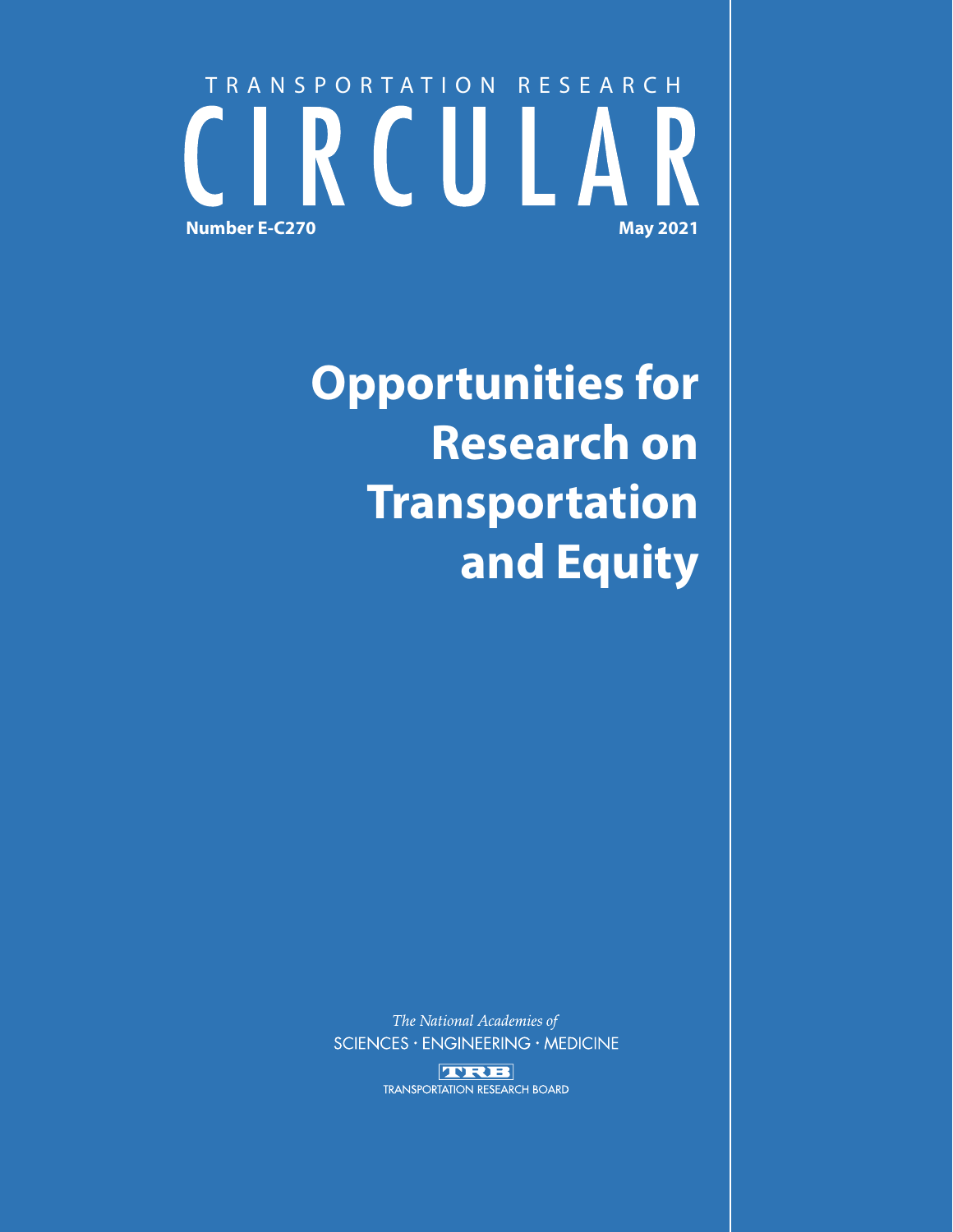#### **TRANSPORTATION RESEARCH BOARD 2020 EXECUTIVE COMMITTEE OFFICERS**

- **Chair: Carlos M. Braceras**, Executive Director, Utah Department of Transportation, Salt Lake City
- **Vice Chair: Susan A. Shaheen**, Adjunct Professor, Co-Director, Transportation Sustainability Research Center, University of California, Berkeley
- **Division Chair for NRC Oversight: Chris Hendrickson**, Hamerschlag University Professor Emeritus, Carnegie Mellon University, Pittsburgh, Pennsylvania
- **Executive Director: Neil J. Pedersen**, Transportation Research Board

#### **TRANSPORTATION RESEARCH BOARD 2020–2021 TECHNICAL ACTIVITIES COUNCIL**

**Chair: Hyun-A C. Park**, President, Spy Pond Partners, LLC, Arlington, Massachusetts **Technical Activities Director: Ann M. Brach**, Transportation Research Board

- **Richard Bornhorst**, Principal, FACTOR, Inc., Silver Spring, Maryland, *Freight Systems Group Chair*
- **Michael Griffith**, Director, Office of Safety Technologies, Federal Highway Administration, Washington, D.C., *Safety and Operations Group Chair*
- **George Avery Grimes**, CEO Advisor, Patriot Rail Company, Denver, Colorado, *Rail Group Chair*
- **Brendon Hemily**, Principal, Hemily and Associates, Toronto, Ontario, *Public Transportation Group Chair*
- **Nikola Ivanov**, Deputy Director, Center for Advanced Transportation Technology Laboratory, University of Maryland, College Park, *Young Members Council Chair*
- **Pamela Keidel-Adams**, Regional Vice President, Kimley-Horn and Associates, Inc., Mesa, Arizona, *Aviation Group Chair*
- **C. James Kruse**, Director, Center for Ports and Waterways, Houston, Texas, *Marine Group Chair*
- **Jane Lin**, Professor, University of Illinois, Chicago, *Sustainability and Resilience Group Chair*
- **Mark Reno**, Principal Engineer, Quincy Engineering, Inc., Rancho Cordova, California, *Highway Infrastructure Group Chair*
- **Elizabeth Rushley**, Lawhon & Associates, Inc., Columbus, Ohio, *Data, Planning, and Analysis Group Chair*
- **Fred R. Wagner**, Partner, Venable, LLP, Washington, D.C., *Legal Resources Group Chair*
- **Kathryn Zimmerman**, Applied Pavement Technology, Inc., Urbana, Illinois, *Policy and Organization Group Chair*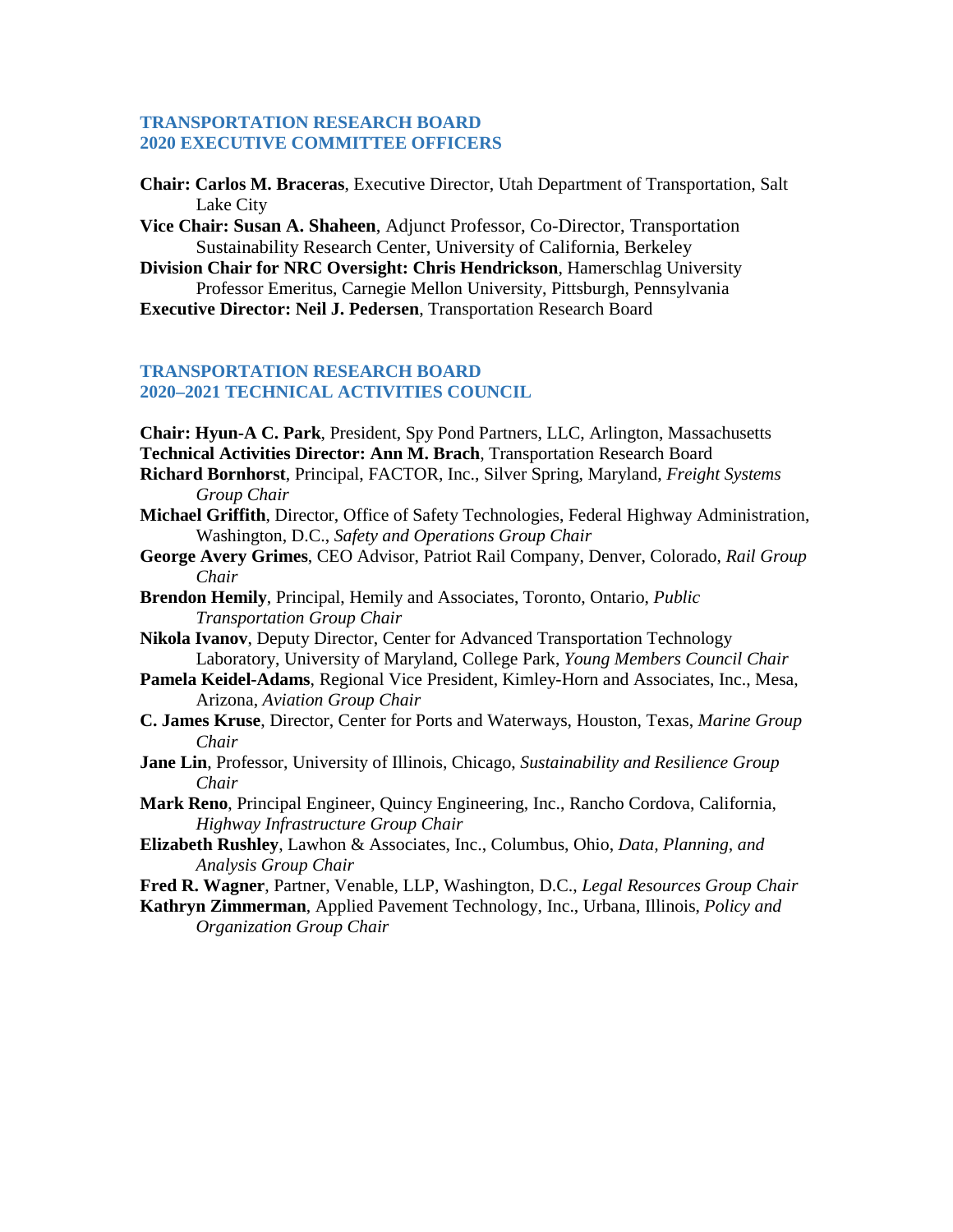## **Opportunities for Research on Transportation and Equity**

*Prepared by* 

**Michael Grant Beverly Bowen**  *ICF Incorporated, LLC* 

> *Submitted*  December 2020

Transportation Research Board 500 Fifth Street, NW Washington, D.C. www.trb.org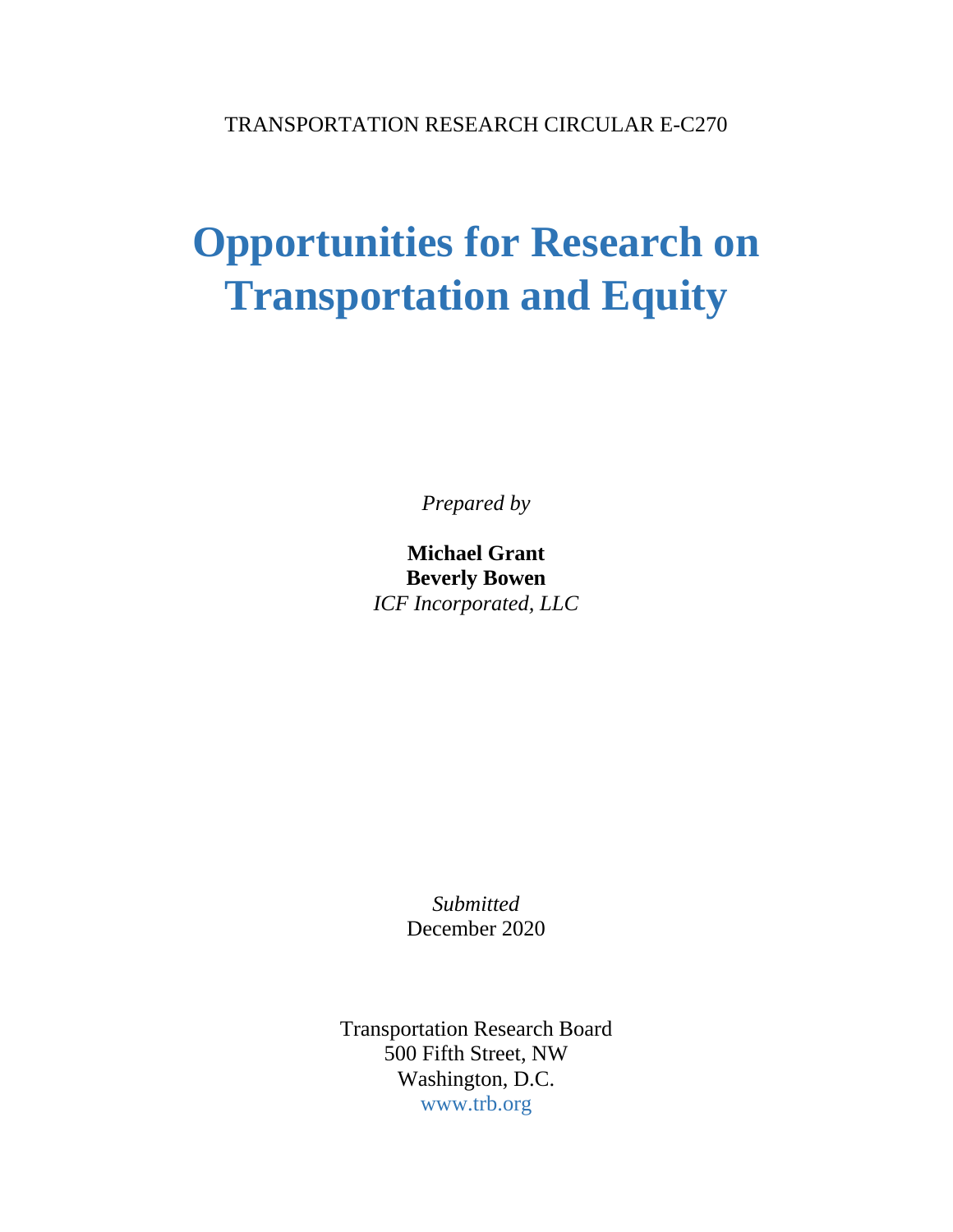#### TRANSPORTATION RESEARCH CIRCULAR E-C270 ISSN 0097-8515

The **[Transportation Research Board](#page-38-0)** is one of seven major programs of the National Academies of Sciences, Engineering, and Medicine. The mission of the Transportation Research Board is to provide leadership in transportation improvements and innovation through trusted, timely, impartial, and evidence-based information exchange, research, and advice regarding all modes of transportation.

The **Transportation Research Board** is distributing this E-Circular to make the information contained herein available for use by individual practitioners in state and local transportation agencies, researchers in academic institutions, and others of the transportation research community. The information in this E-Circular was taken directly from the submission of the authors. This document is not a report of the National Academies of Sciences, Engineering, and Medicine.

The information contained in this E-Circular was prepared under TRB-NCHRP-2020-01. The National Cooperative Highway Research Program (NCHRP) produces ready-to-implement solutions to the challenges facing transportation professionals. NCHRP is sponsored by the individual state departments of transportation of the American Association of State Highway and Transportation Officials. NCHRP is administered by the Transportation Research Board (TRB), part of the National Academies of Sciences, Engineering, and Medicine, under a cooperative agreement with the Federal Highway Administration (FHWA). The opinions and conclusions expressed or implied are those of the research agency, TRB staff, and TRB volunteers who generated ideas for the research and are not necessarily those of the Transportation Research Board, NASEM, the FHWA, or NCHRP sponsors. Unlike NCHRP reports, this E-Circular has not been reviewed by a panel of experts who provided guidance and subject matter expertise on technical issues.

> *Acknowledgments*  The following individuals contributed to this E-Circular:

Evelyn Blumenberg, *University of California at Los Angeles*  Jennifer Dill*, Portland State University*  Nuria Fernandez*, Valley Transportation Authority*  Gloria Jeff, *Rethinking I-94, Minnesota Department of Transportation*  Ashby Johnson*, Capital Area Metropolitan Planning Organization*  Carol Lewis*, Texas Southern University*  Jack Marchbanks*, Ohio Department of Transportation*  Susan Shaheen*, University of California at Berkeley*  Vince Valdes*, Southwestern Pennsylvania Commission* 

#### **TRB Staff**

Christopher J. Hedges, *Director, Cooperative Research Programs* Lori L. Sundstrom, *Deputy Director, Cooperative Research Programs* Camille Crichton-Sumners, *Senior Program Officer* Katherine Kortum, *Senior Program Officer* 

> Transportation Research Board 500 Fifth Street, NW Washington, D.C. www.trb.org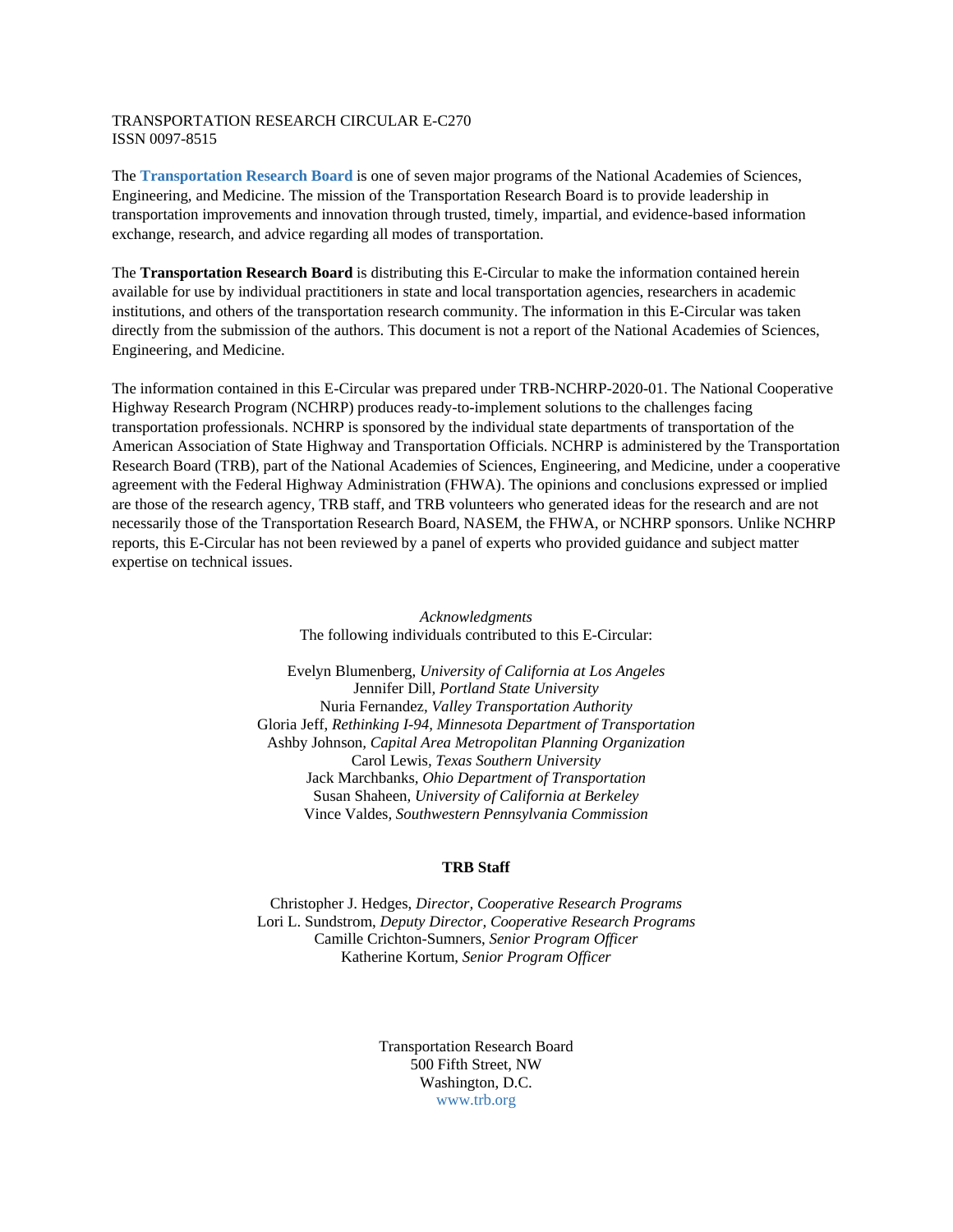## **Contents**

| <b>Problem Statements by Category</b>                                 |  |
|-----------------------------------------------------------------------|--|
|                                                                       |  |
| B. Displacement, Gentrification, Affordable Housing, and Land Use  16 |  |
|                                                                       |  |
|                                                                       |  |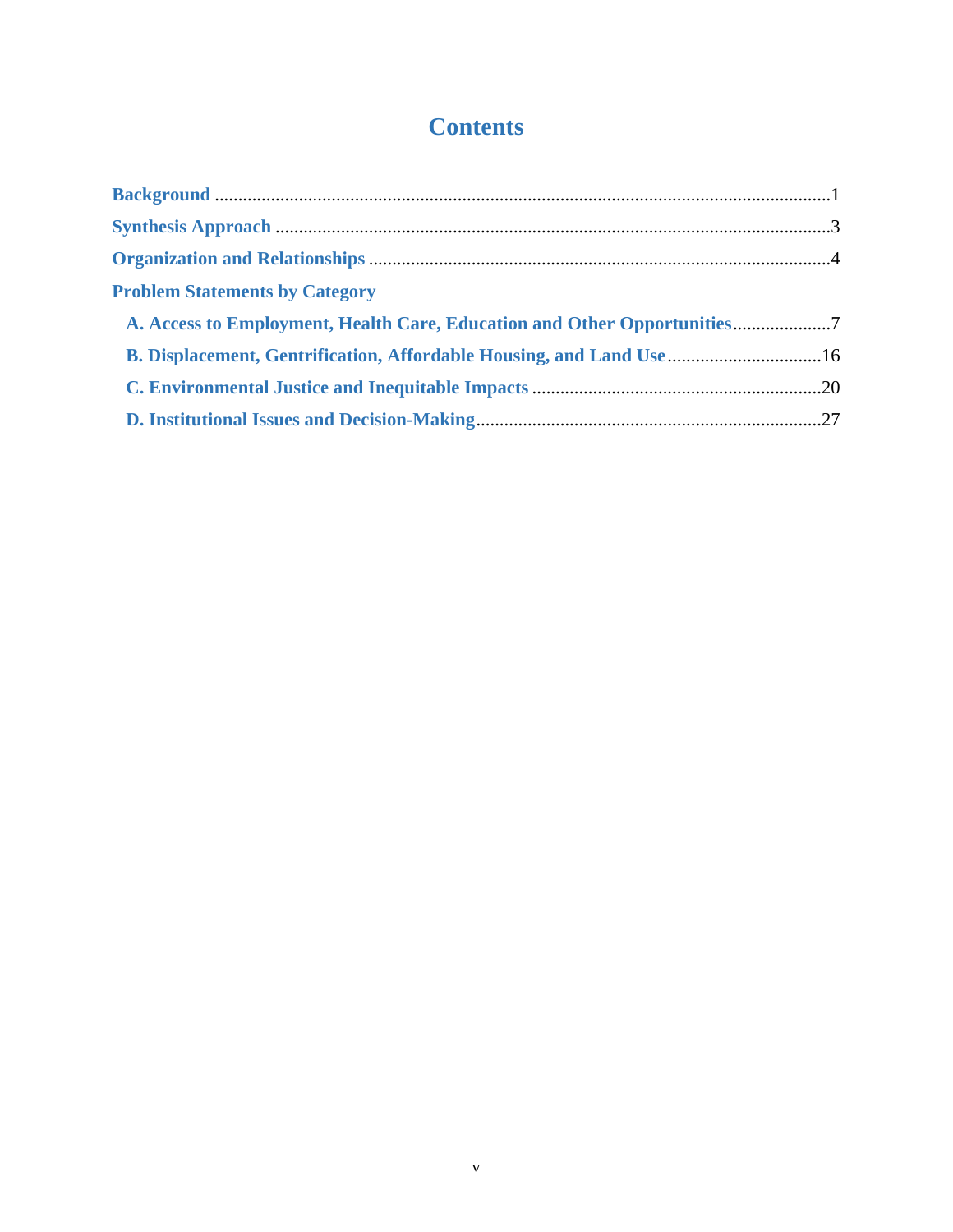### **Background**

<span id="page-5-0"></span>This summary report is the outcome of a Transportation Research Board (TRB) brainstorming session. The professionals who participated in the session are recognized for their strong session. The professionals who participated in the session are recognized for their strong contribution to the discussion and other efforts to lead the transportation sector on this topic. The Acknowledgments section of this report provides the list of individuals who participated in the brainstorming session.

With this summary activity, TRB is responding to the Executive Committee challenge to prioritize equity issues as well as the current widespread and heightened interest in taking a hard look at where inequity exists and identify how to address it. Research resulting from this summary could be conducted under the National Cooperative Highway Research Program (NCHRP) or other relevant cooperative research programs TRB manages; however, the information on research needs will be available for full consideration at the national, state, and local levels, depending on specific needs of transportation agencies, organizations, and their partners.

On September 25, 2020, TRB hosted a brainstorming session, "Critical Issues for Transportation and Equity." Invited participants were provided four general categories for discussion that included initial ideas and topics provided by TRB staff and others. Both the initial information and the brainstorming session discussion notes are the primary basis for the research concepts included in this summary report. The issues and challenges from the discussion are translated here into Problem Statements as the basis for prioritization and additional action.

Any discussion of equity—even when confined to the interface with transportation—is sufficiently broad to run into some definitional issues. During the brainstorming discussion, participants noted several overarching questions that may be best considered as a foundation for research rather than unique research problems. The following questions present food for thought as more-detailed discussion is reviewed.

• **To what specific groups of people does the term "equity" apply?** The term "equity" is a broad concept addressing a wide array of populations. While environmental justice (EJ) communities are defined as low-income and minority populations and the term "low-income and minorities" was often used in the brainstorming session, equity also is often considered in relation to other groups considered "vulnerable populations" or facing unique mobility challenges, such as zero-vehicle households (transit-dependent populations); persons with disabilities; low-English literacy populations; elderly people; and children. Equity issues were identified in relation to racial and ethnic minorities and addressed issues specific to racism and racial justice. While most of the brainstorming discussions focused on low-income and minority populations, the many different segments of population that may be affected by inequities needs to be considered in relation to the research issues and needs identified.

• **What can we learn from past injustices?** Because inequity has existed for so long and has lasting impacts, it is important to understand the historical context. The role of race and racism in transportation policy and practice is something that must be understood by everyone entering transportation practice. As one participant noted, "If we are going to make change, we need to understand the rationales for why we did what we did."

• **What is the role/responsibility of the decision-making process?** Are transportation decision-makers sufficiently "enlightened" or have the life experience to understand the unique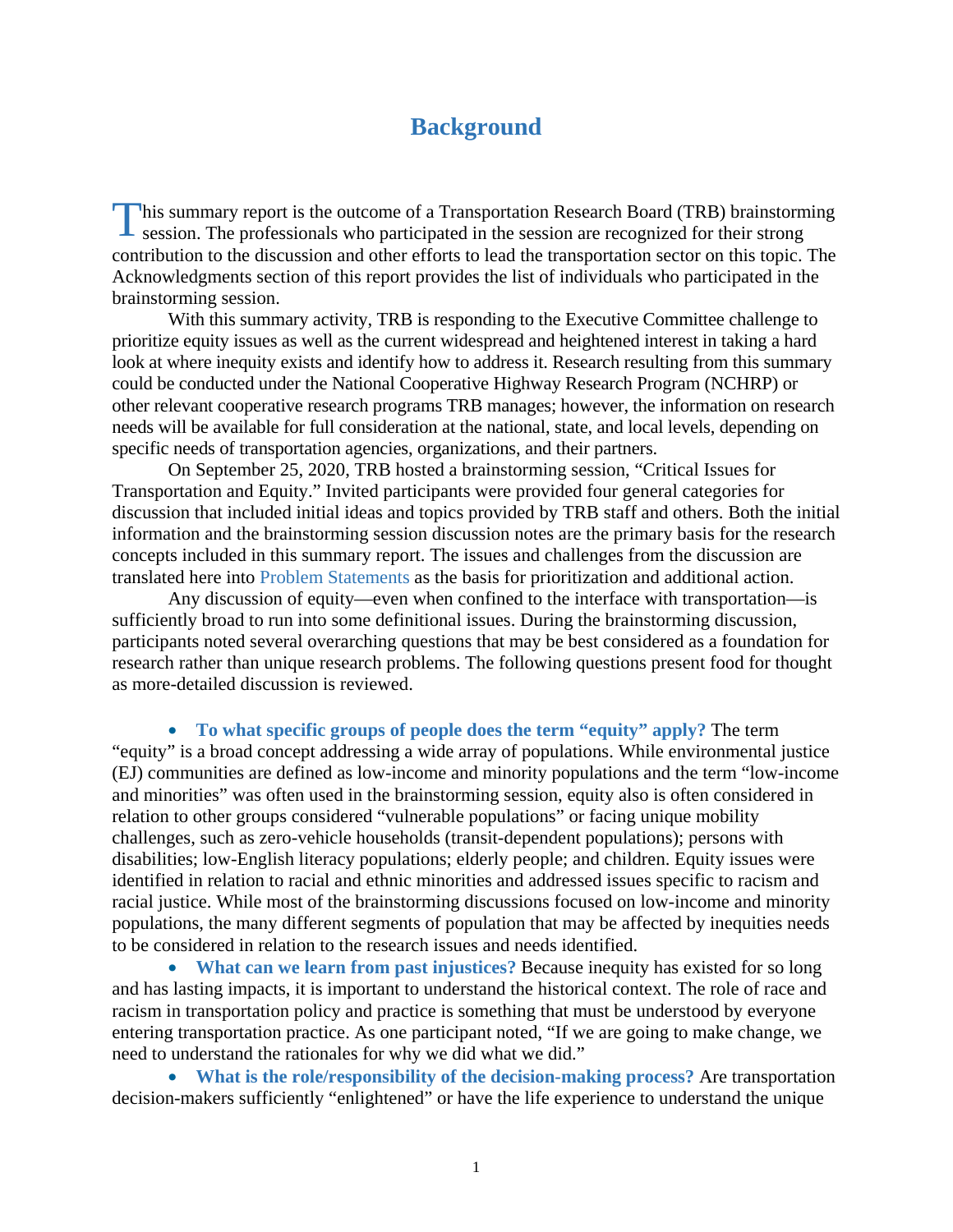needs and issues facing vulnerable populations, and to value and advance transportation policies, plans, and projects that reflect equity?

• **How can equity be addressed in a systematic approach?** Participants were highly aware of the diverse and interconnected nature of the discussion and expressed concern that research would proceed in a single line of interest rather than in parallel consideration that reflects this web of influence. Approaches mentioned were a research "taxonomy," a "transport justice framework," and "a mobility bill of rights" as potential organizing principles.

As the experience of living through the COVID-19 pandemic has shown, transportation is an essential service for all individuals and is interconnected with many areas of public support for communities at all levels of government. The issues of social justice and equity are currently in sharp focus across this spectrum, which provides an unparalleled opportunity to make necessary changes. As the participants in this session noted, broad, systems-based change requires will power along with partnerships in other government agencies and the corporate sector.

The information that follows briefly identifies the approach used to summarize the brainstorming information into individual problem statements with supporting information and an initial evaluation of the urgency of the research.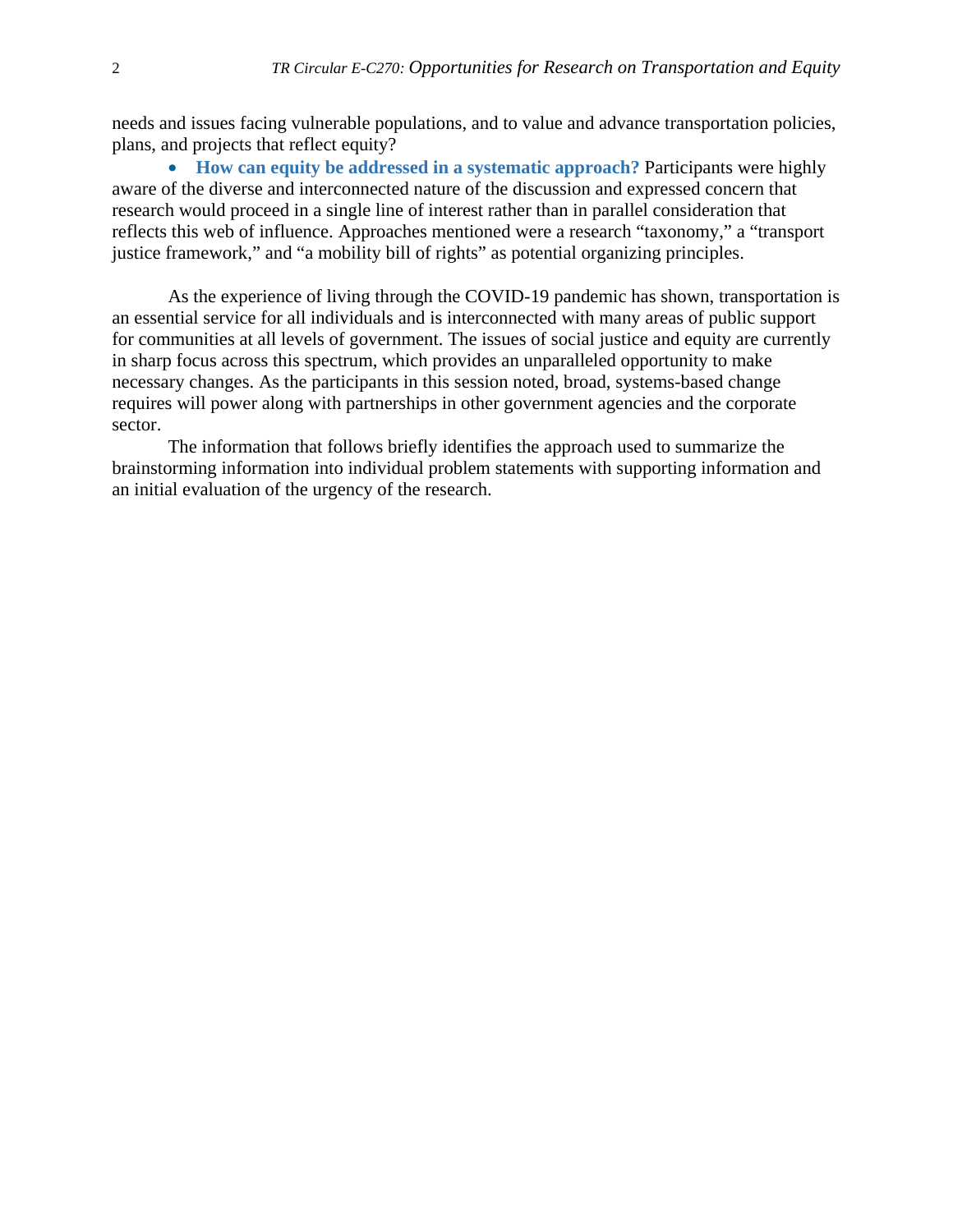## **Synthesis Approach**

<span id="page-7-0"></span>In preparation for the brainstorming session, TRB staff and volunteers developed a preliminary In preparation for the brainstorming session, TRB staff and volunteers developed a preliminary<br>list of research topics. These topics have been used as research categories for the summary as listed below.

- A. Access to Employment, Health Care, Education, and Other Opportunities
- B. Displacement, Gentrification, Affordable Housing, and Land Use
- C. Environmental Justice and Inequitable Impacts
- D. Institutional Issues and Decision-Making

Each topic covered in the brainstorming session produced a variety of research ideas that were framed into problem statements and research questions. It is important to note that the identified research questions and issues discussed within each topic often overlapped, and the participant discussions brought up some research issues within individual categories that addressed or reiterated issues identified in other categories. For the purposes of identifying research problem statements, similar issues were grouped into a single problem statement where feasible to avoid duplication of problem statements. Additional understanding was provided in the problem statement background either from the discussion or subject knowledge. To the greatest extent possible, the descriptions provided by participants were used in the problem statements to remain true to the meaning without extensive interpretation.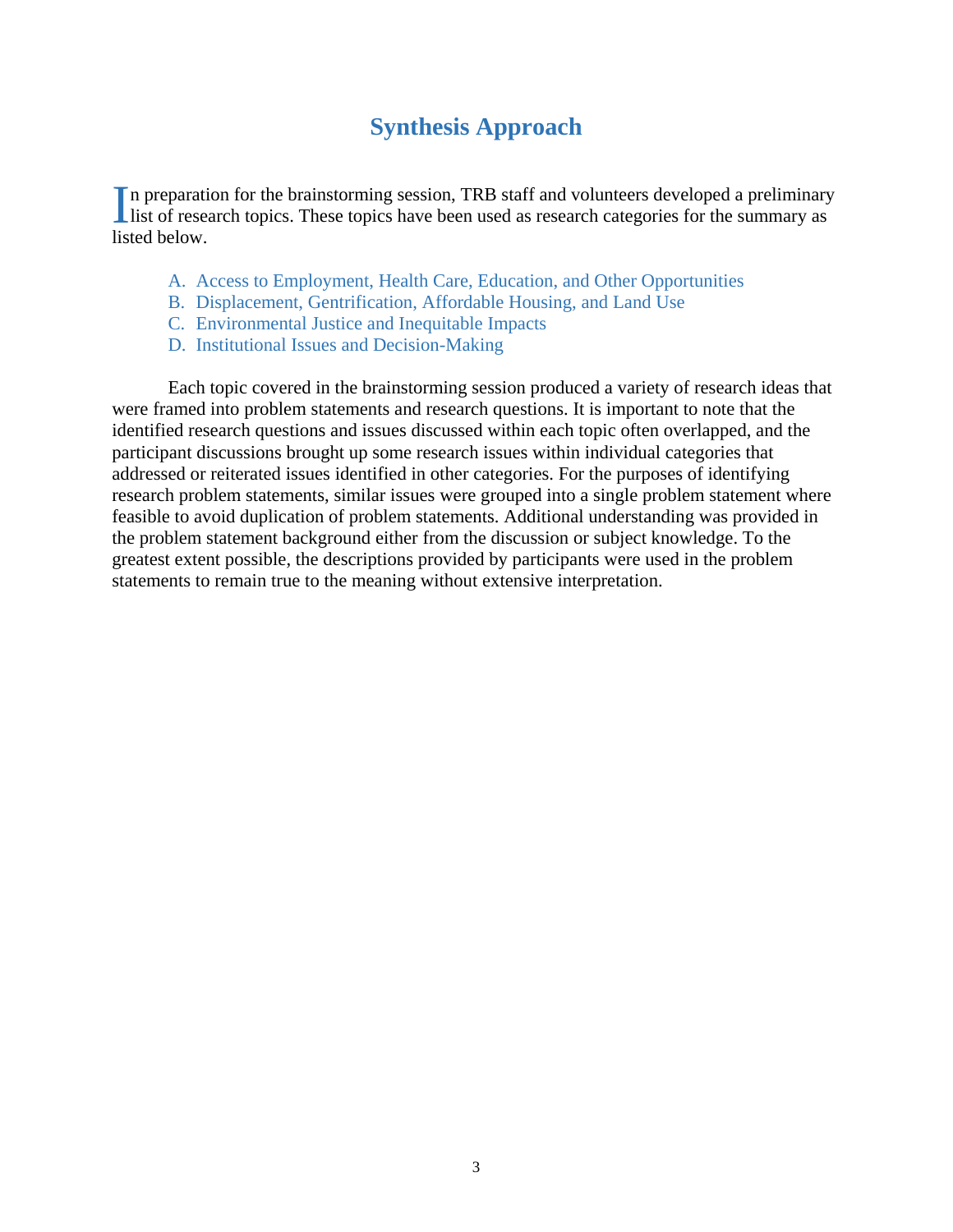## **Organization and Relationships**

<span id="page-8-0"></span>This report contains 21 Problem Statements to be considered as candidates for future research that may be undertaken by transportation stakeholders across all modes and sectors. Each that may be undertaken by transportation stakeholders across all modes and sectors. Each problem statement is assigned to one primary category, although as noted above there are crosscutting relationships and interdependencies that connect the categories.

Individual problem statements have the following structure.

- Category. Four overarching themes defined by TRB staff.
- Problem Statement. Brief description of the problem or issue to be addressed.
- Background. Detailed description of the context and/or need for this research.

• Research Questions. Based on the background, initial questions that should be considered.

• Literature Search Summary. Readily available past or existing related research this could build upon. The relevant literature was identified based on an assessment of connections between the different problem statements, research knowledge, and limited use of the Transportation Research Information Database. However, this is not a comprehensive list of other ongoing or planned research. Some literature search entries are used in multiple problem statements.

• Research Objective. Clear statement of the intended outcome and potential types of resulting products (e.g., research synthesis, case studies, guidebook, tool, or model) and benefits.

• Urgency and Potential Benefits. Research that is definitional or involves assessment of data related to the COVID-19 pandemic is identified as immediate. Research that supports application in transportation practice is generally short term. Institutionalization and decisionmaking changes are long-term research problem statements that build upon the immediate and short-term information.

As a quick reference, each problem statement category is described along with titles of the individual problem statements. The full problem statements are in the sections that follow the tables on the next page.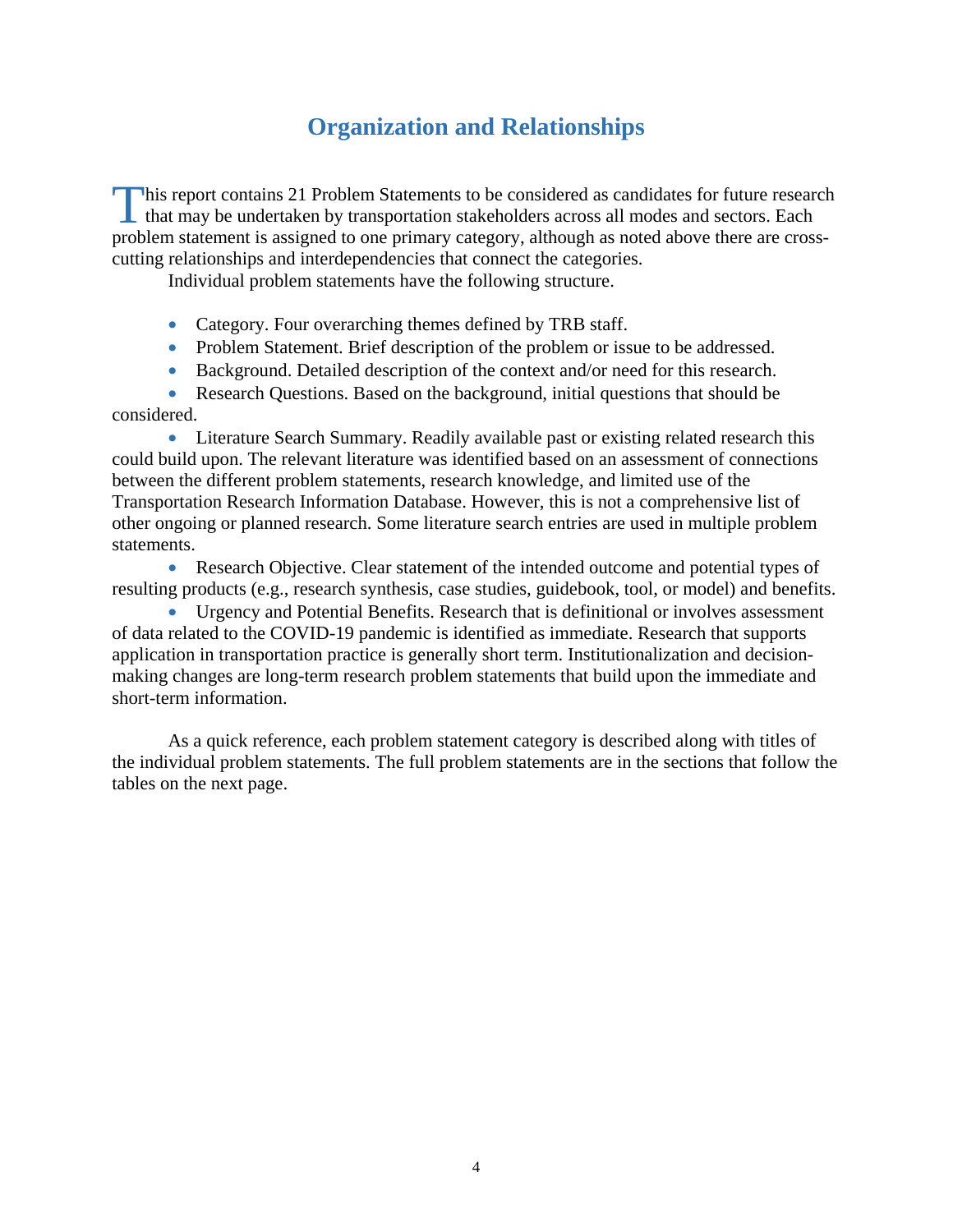#### **Category A: Access to Employment, Health Care, Education, and Other Opportunities**

**What is included:** Transportation access challenges faced by low-income and minority populations, as well as other vulnerable population groups; the personal, social, and economic impacts of these access challenges; and strategies to support more equitable access.

#### **Problem Statements**

- A.1 Understand how access to employment, health care, education, and other vital needs varies for different population groups in different settings, and methods for effectively assessing mobility and accessibility needs.
- A.2 Identify effective strategies to support access to health care and other essential services through coordinated social service transit services and other solutions.
- A.3 Identify equity issues related to auto ownership and strategies to support mobility in contexts that are not currently well served by non-auto modes.
- A.4 Consider how technology advances such as autonomous vehicles can support mobility and safety for low-income, minority, and other vulnerable populations, and how to ensure equitable access to these services.
- A.5 Assess policy mechanisms such as means-based fare systems to address the challenges of transportation affordability and access for low-income and other vulnerable persons across all modes.
- A.6 Examine lessons learned from the COVID-19 pandemic to address vital mobility needs for transit-dependent populations.

#### **Category B: Displacement, Gentrification, Affordable Housing, and Land Use**

**What is included**: The impacts of gentrification and changes in land values in response to transportation investments; housing/jobs/transportation connections; past discriminatory practices related to housing and transportation, the sustained impacts of these decisions, and ways to address these effects.

#### **Problem Statements**

| <b>B.1</b> | Understand the role of transportation infrastructure investment in gentrification and displacement<br>and identify effective policies and strategies to address these effects.             |
|------------|--------------------------------------------------------------------------------------------------------------------------------------------------------------------------------------------|
| <b>B.2</b> | Define the relationship between public transit access, affordable housing, housing insecurity, and<br>homelessness with respect to low-income, minority, and other vulnerable populations. |
| <b>B.3</b> | Develop strategies to address and mitigate injustice and harms caused by past transportation<br>decisions, particularly in relation to community disruption and barriers to access.        |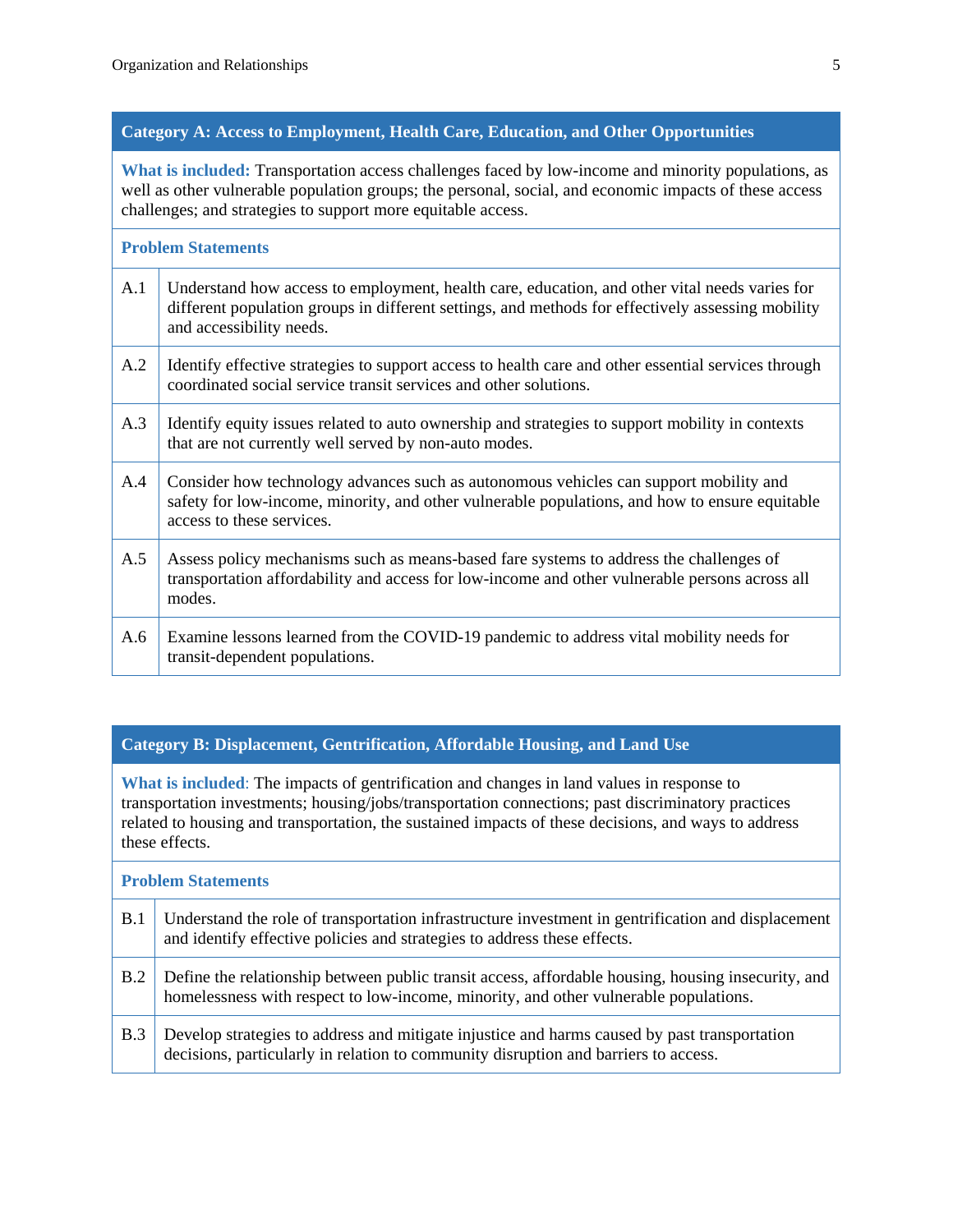#### **Category C: Environmental Justice and Inequitable Impacts**

**What is included:** Understanding by transportation practitioners of the connections between EJ and equity considerations; analysis of specific issues with respect to traffic safety, traffic and transit enforcement, and other issues beyond those addressed in Categories A and B.

#### **Problem Statements**

| C.1 | Clarify how equity and social justice differ from EJ, and how to broaden consideration of equity<br>issues in transportation analysis.                     |
|-----|------------------------------------------------------------------------------------------------------------------------------------------------------------|
| C.2 | Identify the causes of racial disparities in traffic safety.                                                                                               |
| C.3 | Understand bias in traffic and transit enforcement and implications for minority communities.                                                              |
| C.4 | Identify emerging approaches for public engagement meaningfully to involve minorities, low-<br>income, and other vulnerable populations.                   |
| C.5 | Identify and address the potential for inequitable impacts from infrastructure location decisions<br>with respect to low-income and minority communities.  |
| C.6 | Define how equity analysis can include broad societal and nontransportation costs and impacts<br>such as affordable housing and access to health services. |

#### **Category D: Institutional Issues and Decision-Making**

**What is included:** Institutional racism, support systems, basis of decision-making and collaboration across sectors; specific populations such as Native Americans and transit-dependent populations.

#### **Problem Statements**

| D.1 | Examine the history of institutional racism in transportation decision-making to identify how to<br>eliminate and address it.                                            |
|-----|--------------------------------------------------------------------------------------------------------------------------------------------------------------------------|
| D.2 | Identify practices and policies to advance social justice and equity into transportation decision-<br>making.                                                            |
| D.3 | Identify tools and methods for assessing transportation solutions with an equity lens, including<br>how to relate equity to other methods such as benefit-cost analysis. |
| D.4 | Explore the value of public transit as a support system for low-income, minority, and homeless<br>populations, and for those who do not own cars.                        |
| D.5 | Define the personal, social, and economic consequences to Native American communities of<br>restricted mobility and underdeveloped infrastructure.                       |
| D.6 | Explore new means of cross-sector collaborative decision-making to solve issues around<br>inequity in individual communities.                                            |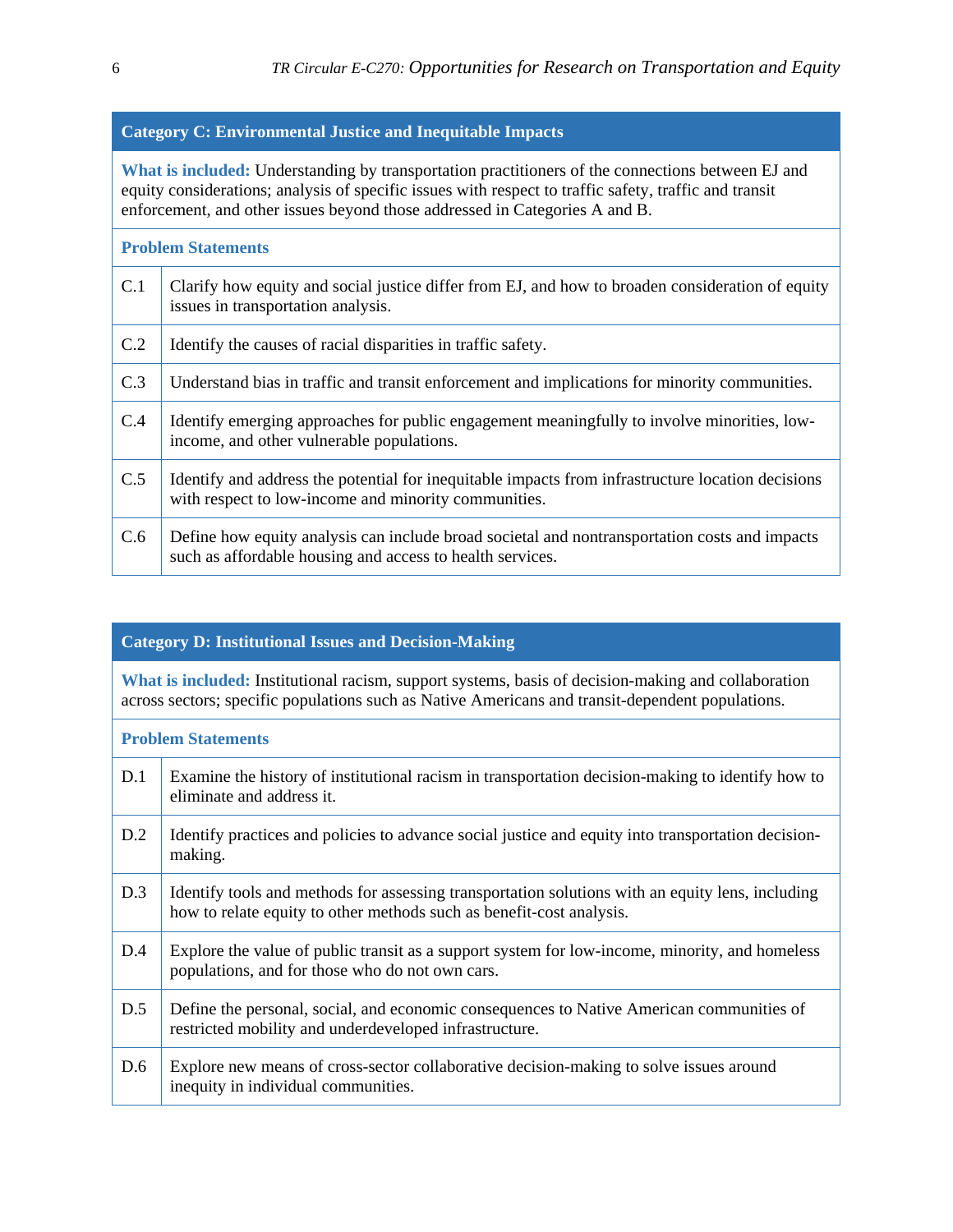#### PROBLEM STATEMENTS CATEGORY A

## **Access to Employment, Health Care, Education, and Other Opportunities**

<span id="page-11-0"></span>**A.1: Understand how access to employment, health care, education, and other vital needs varies for different population groups in different settings, and methods for effectively assessing mobility and accessibility needs.**

#### **Background**

Transportation needs of low-income and minority groups are not homogenous, and differences can be seen in geographic context across metro areas with different spatial concentration of jobs, segregation, and poverty, and different levels of transit, shared modes, and auto ownership, as well as across urban, suburban, and rural contexts. For example, the importance of transit service for accessibility in some situations contrasts with the need for private auto travel in others. To provide equitable transportation options these differences must be understood better, and improved methods are needed to conduct these types of analyses. It is important to gain a better understanding of what matters most to lowincome and minority populations, to what extent the needs vary by area and context, and methods to assess these needs.

Moreover, while there is considerable research on access to employment, common methodologies do not fully represent the unique challenges faced by many low-income, minority, and other vulnerable population workers whose commute patterns do not fit traditional commute work hours or travel patterns. For instance, many low-income and minority communities show high levels of access to jobs by transit and auto when considering all jobs and looking at transit services during typical commute hours. However, there are often major gaps in access to jobs that people need to get to, such as warehouses or distribution centers that have limited transit services or no service at times needed; are reverse commutes; or require multiple transfers. More also needs to be done to understand and address accessibility needs in relation to health care, education, healthy food, and recreation, which often require disproportionally long travel times for low-income and minority populations.

#### **Research Questions**

• How do the transportation needs of low-income and minority travelers differ across metro areas, and by mode, travel behavior, and other key attributes of travelers? What are the factors or characteristics that influence these access needs and challenges? What transportation accessibility issues are unique to rural areas? To urban areas? To suburban areas?

• What is the relative importance of transit, autos, bicycle–pedestrian infrastructure in searching for and obtaining employment, subsequent earnings, and job tenure in urban, suburban, and rural areas? What do low-income and minority populations see as the relative importance of modes? What is the comparative importance of improving transit, shared modes, and auto ownership? And what factors influence the importance?

• What data and analysis methods can help identify unique accessibility needs of low-income and minority workers that are not captured well in common job accessibility metrics?

• What data and analysis methods are effective for analyzing access to health care, healthy food, education, and other noncommute needs? And for identifying transportation solutions?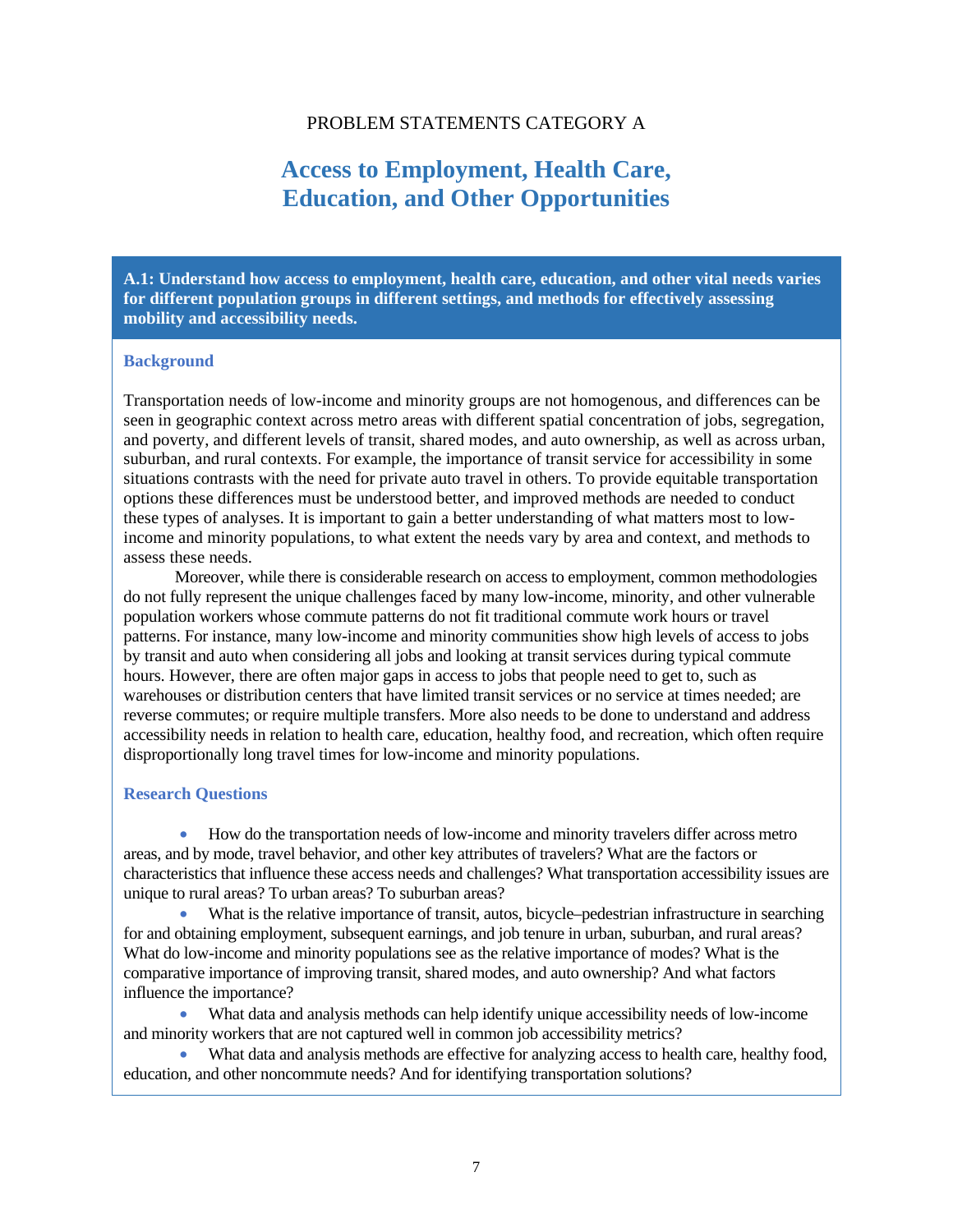• How can access issues for low-income and service workers who commute during off-peak times such as evenings or at night be most effectively addressed? What examples of employer-based and funded transit services for low-income employees are available? Initiatives that have been tried in some areas may provide lessons that can be applied elsewhere.

• What are the most cost-effective strategies for enhancing auto, shared mode, and transit access to key destinations for low-income persons and minorities in urban, suburban, and rural contexts?

#### **Literature Search Summary**

• Stacy, C. P. et al. *Access to Opportunity through Equitable Transportation: Lessons from Four Metropolitan Regions*. Urban Institute, 2020. https://www.urban.org/research/publication/access -opportunity-through-equitable-transportation. This report focuses on four case studies highlighting the barriers four U.S. cities have in providing equitable transportation and identifies ways metro regions could improve transportation equity.

• NCHRP Project 08-121, Accessibility Measures in Practice: Guidance for Transportation Agencies. https://apps.trb.org/cmsfeed/TRBNetProjectDisplay.asp?ProjectID=4558. This research will result in guidance for transportation agencies on how to select and implement accessibility measures.

• The National Accessibility Evaluation Pooled-Fund Study. Minnesota Department of Transportation through the Accessibility Observatory at the University of Minnesota. http://access.umn.edu/research/pooledfund/index.html. Accessed December 15, 2020. The study focuses on measuring access to jobs in the United States.

#### **Research Objective**

The objective of this research is to better understand, and develop methodologies to better understand, accessibility to employment, health care, education, and other opportunities for low-income, minority, and other vulnerable populations, and differences and factors that influence the needs in different geographic contexts and for different groups.

#### **Urgency and Potential Benefits**

Immediate. This information will provide the foundation for other research that further explores strategies and solutions, including integration in transportation decision-making.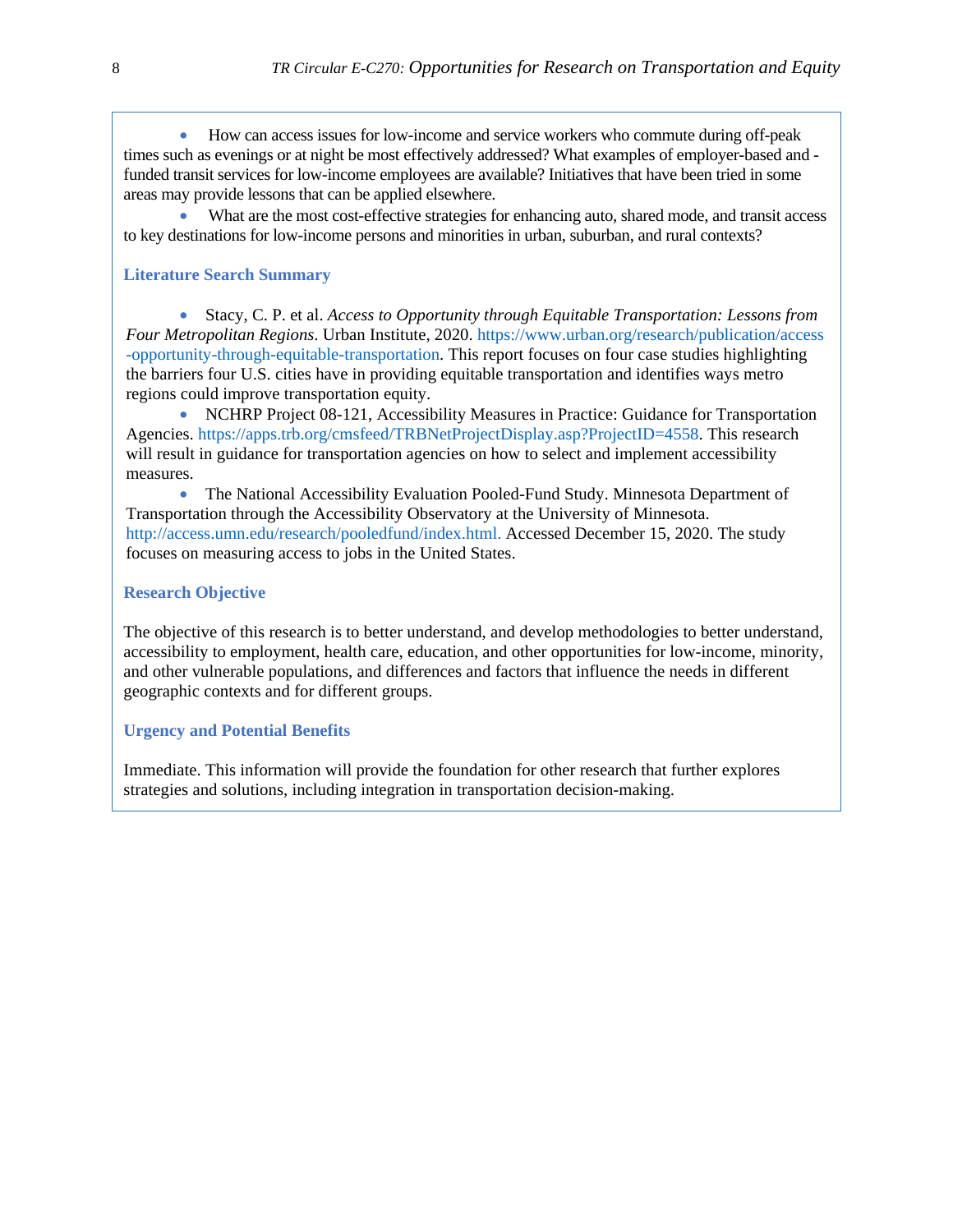#### **A.2: Identify effective strategies to support access to health care and other essential services through coordinated social service transit services and other solutions.**

#### **Background**

Access to essential services, including health care and education, as well as employment, are social determinants of health. Coordinated human service transit access is an established part of transportation services in both rural and urban areas to help meet these needs. Still, many transportation studies focus on access to jobs, and there is a critical need to understand travel needs related to health and education, and how to best provide transportation services that meet these needs. Good examples of coordinated social service transit services and lessons learned can be used to strengthen understanding of the consequences of restricted access and strategies to address inequitable impacts.

#### **Research Questions**

• What is the effect of consolidation of social services, such as public health facilities, into fewer locations on accessibility to these services for minorities and low-income residents?

• What are good examples of coordinated social service transit services to support access to health care and other essential services? What are lessons learned that can be used by other regions?

#### **Literature Search Summary**

• Rodman, W., et al. *NCHRP Research Report 832: State DOTs Connecting Specialized Transportation Users and Rides, Volume 1: Research Report*. Transportation Research Board, Washington, D.C., 2016. http://www.trb.org/Main/Blurbs/174327.aspx. This report is a resource for agencies focused on connecting specialized transportation users with daily services.

• Rodman, W., et al. *NCHRP Research Report 832: State DOTs Connecting Specialized Transportation Users and Rides, Volume 2: Toolkit for State DOTs and Others*. Transportation Research Board, Washington, D.C., 2016. http://www.trb.org/Main/Blurbs/174328.aspx. This report provides a toolkit to help agencies develop linkages that connect specialized transportation users with rides.

• KFH Group, Inc., and NORC at the University of Chicago. *TCRP Research Report 223: Guidebook and Research Plan to Help Communities Improve Transportation to Health Care Services*. Transportation Research Board, Washington, D.C., 2020. http://www.trb.org/Main/Blurbs/181416.aspx. This report provides guidance on how to create dialogue between transportation and health-care providers, including strategies for pursuing partnerships and implementing solutions.

#### **Research Objective**

This research will use data on transportation provided by paratransit and other systems to meet the social and medical needs of the population. Additional information collected during the research will inform future adjustments to these systems, decisions on where consolidation may be beneficial, and which additional services may improve well-being.

#### **Urgency and Potential Benefits**

Short term. This research will provide information that can be used in transportation practice. This research supports and can build on research related t[o Problem Statement A.1.](#page-11-0)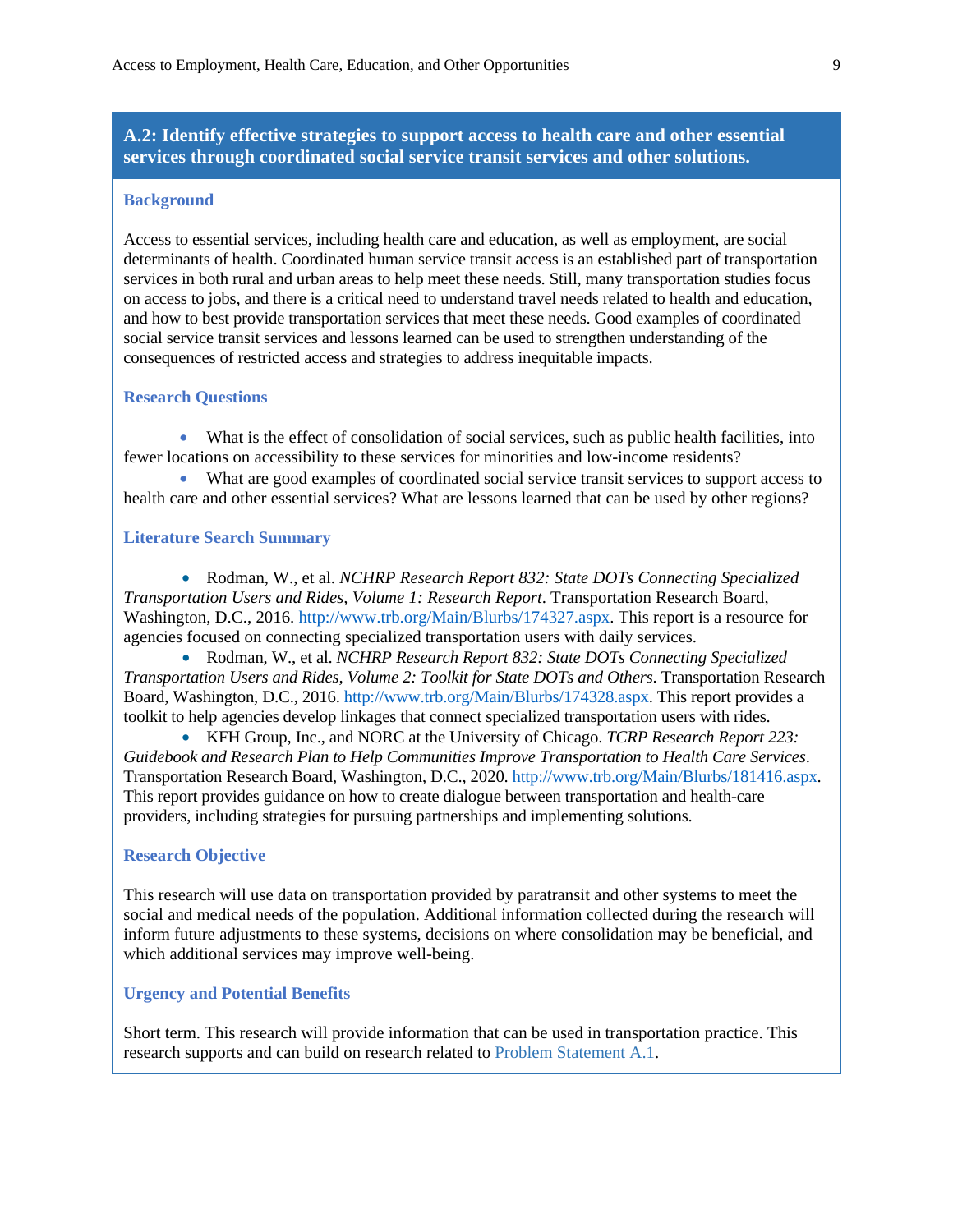#### **A.3: Identify equity issues related to auto ownership and strategies to support mobility in contexts that are not currently well served by non-auto modes.**

#### **Background**

Vehicle ownership is a significant expense, but the lack of a personal car can greatly limit access to employment and other essential services. Most travel by low-income and minority travelers is by auto, especially in suburban and rural areas. Yet these individuals often face unique challenges related to vehicle ownership, including higher financing costs for purchasing a vehicle, issues related to how to hold onto a vehicle during periods of unemployment, and often higher insurance rates. Research is needed to assess how these issues affect mobility for low-income and minority populations and ways to address them. Moreover, there is a need to understand effective strategies for addressing mobility needs, such as travel to manufacturing or warehousing jobs in suburban locations, late night shifts, and other needs that are not well served by existing transit services in most locations. This research would address effective strategies for enhancing auto, shared mode, and transit access while ameliorating the economic burden of auto ownership and operation.

#### **Research Questions**

• What are the specific challenges faced by zero-vehicle households and low-income populations in terms of mobility to access jobs, groceries, health care and other vital needs? In what circumstances are people dependent on auto use? What options are available to overcome these challenges?

• What policies can help low-income persons avoid excessive costs associated with vehicle ownership and operation, such as higher financing rates for the cars they buy and higher insurance rates?

What transportation policies would be more equitable for low-income drivers, such as those related to registration fees, smog check, and licensing fees, which are typically regressive taxes? In relation to tolls, parking fees, and other charges? As urban areas implement policies to discourage auto use and auto ownership (such as increased parking fees, reduced parking requirements), what are the impacts on low-income residents?

• How can individuals with low incomes retain cars through periods of unemployment?

• What are the impacts of driver's licenses being taken away for nontransportation reasons, such as failure to pay child support or other debts?

• How can access issues for low-income and service workers who commute during off-peak times such as evenings or at night be most effectively addressed? How can access issues for workers who commute to suburban warehousing facilities and other job locations outside of those served by core transit services, often with 24-h operations, be addressed? What are cost-effective ways to enhance modal options, including transit and shared-use transportation (e.g., subsidies for using shared-ride services) to provide access while limiting the need to own a vehicle? What are lessons learned from pilots to support service workers who commute during off-peak times?

#### **Literature Search Summary**

• Morris, E.A. et al. "Does lacking a car put the brakes on activity participation? Private vehicle access and access to opportunities among low-income adults." *Transportation Research Part A: Policy and Practice*, Vol. 136, 2020, pp. 375–397. https://trid.trb.org/View/1705795. This paper examines the association between private vehicle access and activity participation for low-income individuals. It uses pooled data from the Netherlands, Canada, Spain, and the United Kingdom.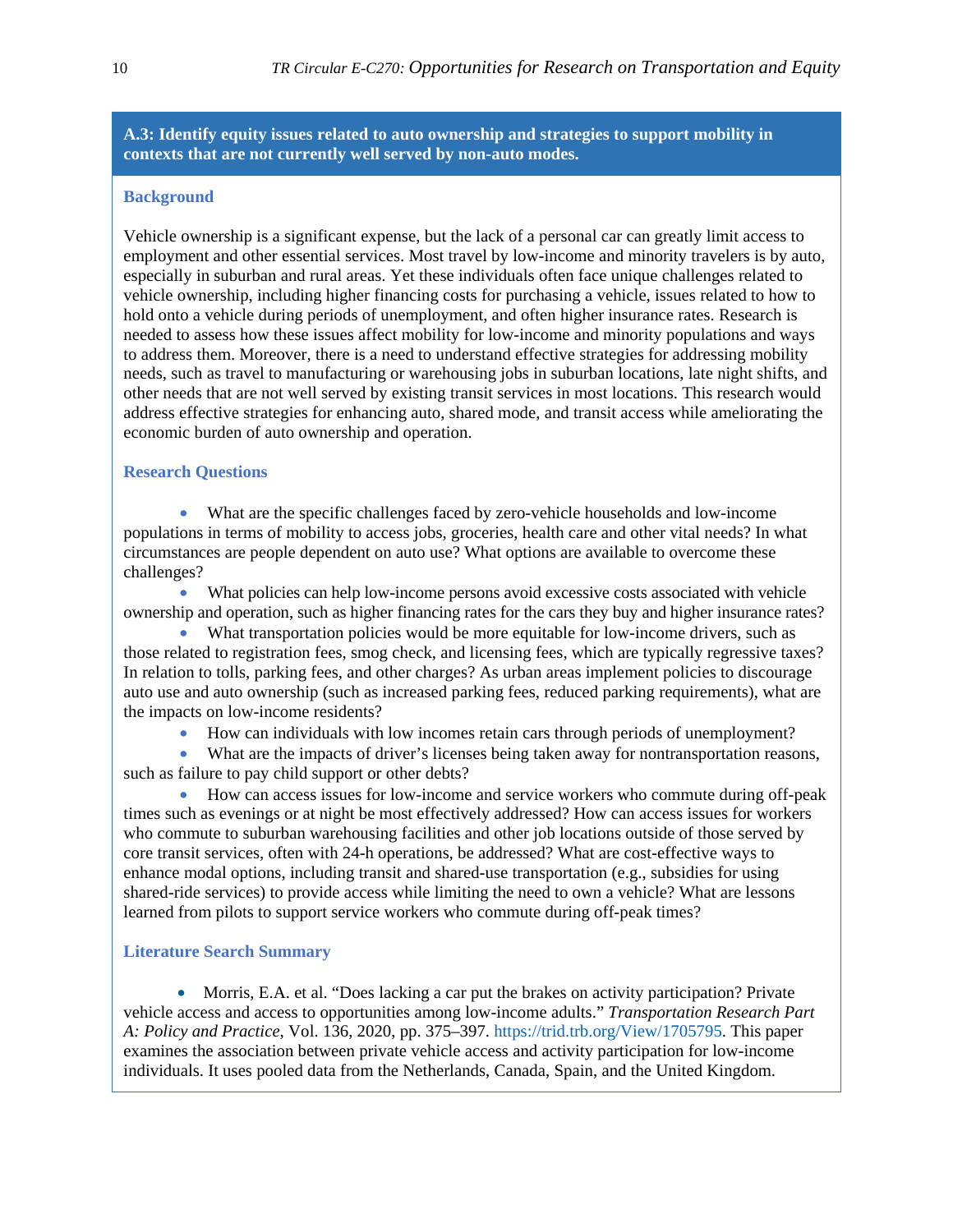• Rowangould, D. *Evaluation of Travel Constraints and Travel Burdens in the U.S. and in Rural Zero-Car Households*. UVM-DOT-712 [Active]. https://trid.trb.org/View/1725530. This research will evaluate the relationship between travel constraints and burdens with a focus on zero-car rural populations.

• Fransen, K. "The impact of driver's license ownership on unemployed job seekers' access to job openings: Assessing the driver's license at School project in Flanders." *Case Studies on Transport Policy*, Vol. 6, 2018, pp. 695–705. https://trid.trb.org/View/1540068. This study examines the relationship between having a driver's license and access to job opportunities.

• Johnson, S. TCRP Project J-07/Topic SA-52, Assessing Equity and Identifying Impacts Associated with Bus Network Redesigns. https://apps.trb.org/cmsfeed/TRBNetProjectDisplay.asp ?ProjectID=5008. This synthesis will review the current practice of transit providers to see how they address the equity impacts of bus network redesign.

#### **Research Objective**

The objective of this research is to identify the challenges faced by low-income persons those who need a vehicle for access to vital needs and how to overcome those challenges.

#### **Urgency and Potential Benefits**

Short term. This research would help particularly to support low-income persons in rural and suburban communities as well as those in urban areas with reverse commutes. This research is closely linked with [Problem Statement A.1.](#page-11-0) 

**A.4: Consider how technology advances such as autonomous vehicles can support mobility and safety for low-income, minority, and other vulnerable populations, and how to ensure equitable access to these services.**

#### **Background**

The use of technology is rapidly changing transportation service availability. Autonomous transit shuttles, automated on-demand taxi services, and connected-vehicle technology are likely to improve safety and mobility for the public. However, many pilot deployments are geared toward activity centers and other locations that do not serve populations with the greatest access needs and are incorporated into vehicles that are not financially viable to all populations. The ability of low-income and minority populations, as well as other vulnerable populations, to use these service options is unknown depending on where and how they are deployed and priced. Along with what appear to be benefits, there may be unknown challenges or barriers to widespread use. Moreover, COVID-19 has shown how access to broadband service results in inequitable education opportunities for low-income, minority, and rural communities. This research will build on existing research on how technology can help to support the needs of underserved populations and will help practitioners and decision-makers better understand how to apply these services appropriately.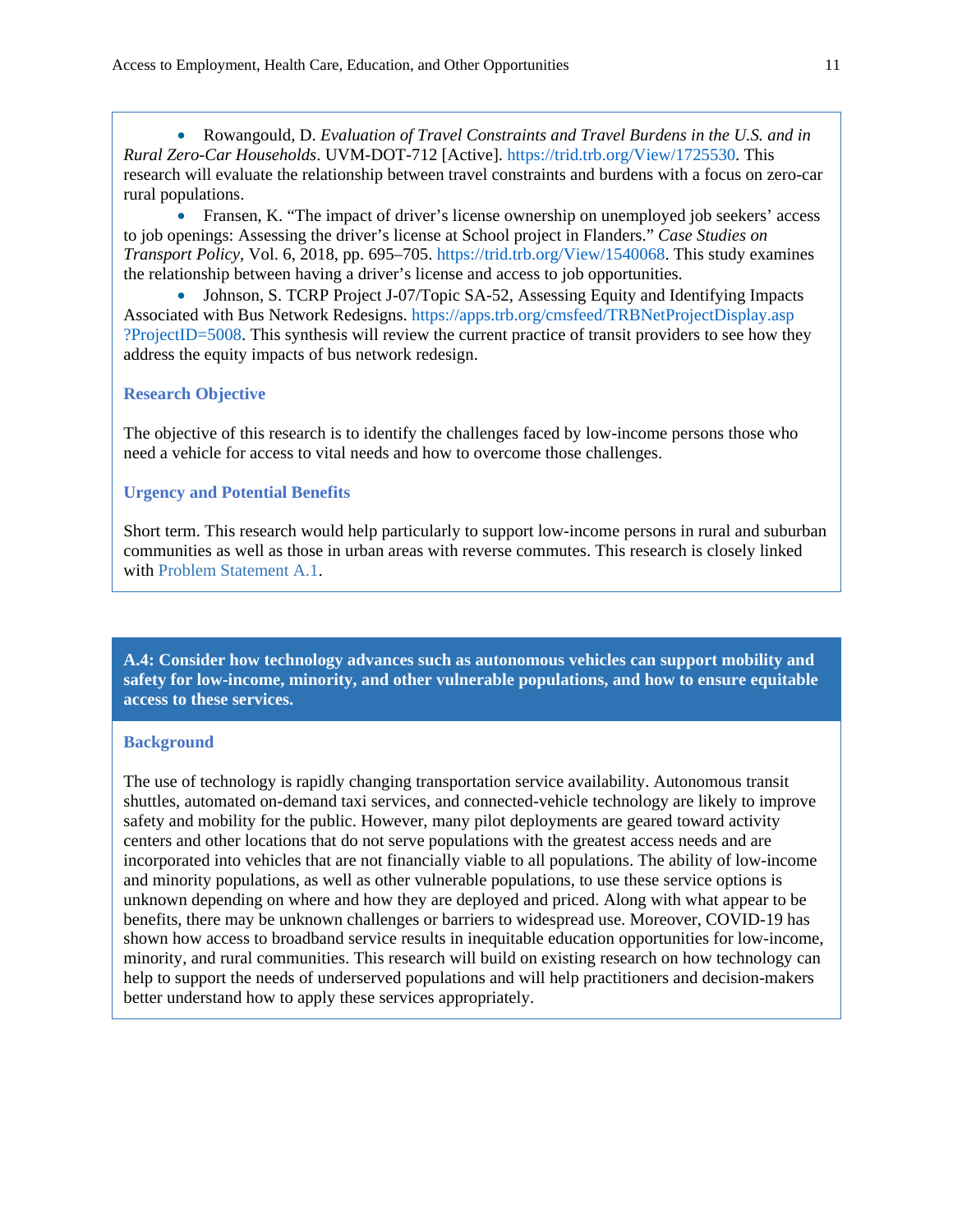#### **Research Questions**

• How can new technology services, such as autonomous transit shuttles or autonomous taxi services, be deployed to benefit low-income and minority areas and serve the needs of vulnerable populations?

• Does the inability to own a credit or debit card or a smartphone limit access similarly to auto ownership?

• How can access to ride-hailing and other transportation services that require bank cards and smartphones be provided to those who do not have credit or debit cards or smartphones? What can be learned from pilot projects that have tried to address this issue?

• How can jurisdictions ensure equitable access to these services? What policies can jurisdictions adopt to ensure that these new services enhance equity, rather than exacerbate equity issues?

• How will technology affect the transportation system in the coming decades? For example, will it create a situation where some people have vehicles that incorporate the best safety, traveler information, mobility, and electric vehicle technology, while others are left behind? What are the equity implications for safety, public health, and access? What are possible solutions to enhance equity?

• Beyond transportation services, to what extent does lack of access to high-speed Internet affect the ability of low-income and other vulnerable populations to take advantage of online ordering, tele-medicine, and other services without traveling?

#### **Literature Search Summary**

• Ricci, A. *Conference Proceedings 56: Socioeconomic Impacts of Automated and Connected Vehicle: Summary of the Sixth EU–U.S. Transportation Research Symposium*, Transportation Research Board, Washington, D.C., 2019. http://www.trb.org/Main/Blurbs/178576.aspx. This symposium in 2018 focused on promoting common understanding and collaboration in relation to socioeconomic impacts of automated and connected vehicles.

• Zmud, J. P. TCRP Project B-47, Impact of Transformational Technologies on Underserved Populations. https://apps.trb.org/cmsfeed/TRBNetProjectDisplay.asp?ProjectID=4686. This research will result in guidance on ways to achieve inclusive mobility. The research will focus on inclusion of underserved communities and the impacts of transformational technologies and lack of infrastructure.

#### **Research Objective**

The objective of this research is to identify how technology affects low-income, minority, and other vulnerable populations to inform ongoing decisions about application of technology with a focus on addressing equity.

#### **Urgency and Potential Benefits**

Short term. Technology is a quickly growing area of transportation decision-making and this research is needed to inform how technology is implemented in individual communities.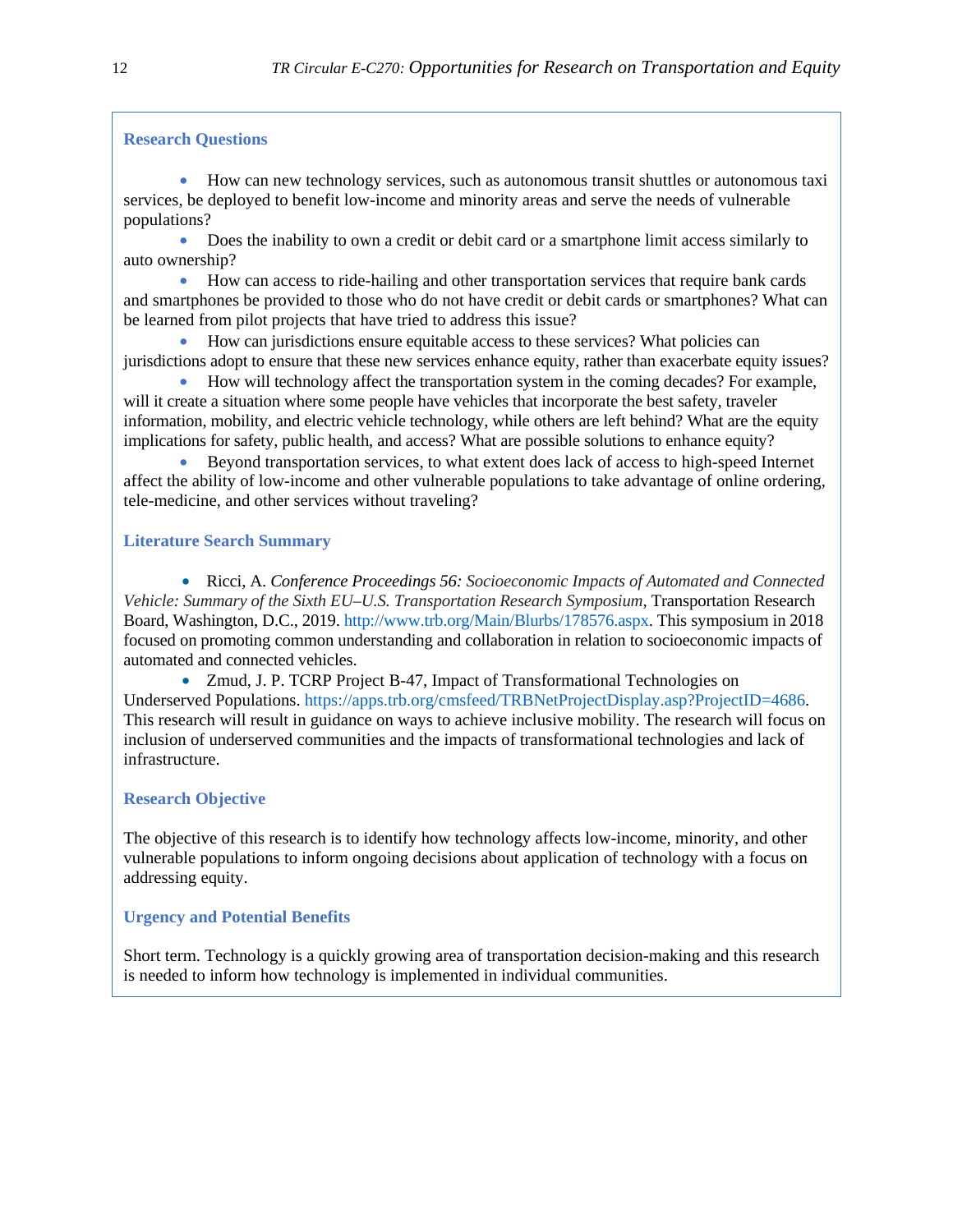**A.5: Assess policy mechanisms such as means-based fare systems to address the challenges of transportation affordability and access for low-income and other vulnerable persons across all modes.**

#### **Background**

The cost of transportation—transit, auto ownership, and ride-hailing services—is a challenge for low-income populations. While discounted transit fares for older adults and youth are common across the United States, discounted fare for low-income residents is less common. Different regional transit agencies have implemented various programs with different structures, such as providing monthly passes to emergency assistances offices to share with low-income individuals trying to find jobs or for individuals leaving incarceration. Some agencies have also implemented fare-free services in certain locations or other forms of discounts. When these fare structures are used, there is need to consider issues such as how subsidies are provided (e.g., at the regional or local level); how need is defined (e.g., based on income, participation in social services); and impacts to changes in service demands (e.g., at different times of day, locations). Places that have applied these types of strategies may offer lessons to others on what works and what challenges have been faced.

#### **Research Questions**

• How many transit systems in the country offer a fare system specifically for low-income riders? What are the details of how this option is provided?

• How does a means-based fare or other fare options open up access and opportunity? What are the challenges? What are successful practices?

• What is the best way to implement means-based fares for transit?

• How might the concept be applied to other modes of travel, such as subsidies for shared-ride services and shared mobility options, such as bicycle sharing?

#### **Literature Search Summary**

• Pettine, A. TCRP Project J-07/Topic SH-21, Transit Fare Capping: Balancing Revenue and Equity Impacts. https://apps.trb.org/cmsfeed/TRBNetProjectDisplay.asp ?ProjectID=5013. This synthesis examines transit fare capping, highlighting that research on different types of equitable-fare systems is being conducted.

• Shaheen, S. et al. *Travel Behavior: Shared Mobility and Transportation Equity*. Federal Highway Administration, U.S. Department of Transportation, 2017. https://www.fhwa.dot.gov/policy/otps/shared\_use \_mobility\_equity\_final.pdf. This research proposes a "STEPS to Transportation Equity" framework (Spatial, Temporal, Economic, Physiological, and Social) exploring policy recommendations for shared mobility.

#### **Research Objective**

This research will help shed light on effective ways to implement means-based fare systems and related strategies to support affordable mobility low-income and vulnerable populations. Building on the experience of similar strategies can provide sufficient detail for broad application.

#### **Urgency and Potential Benefits**

Long term. This research may benefit from data collected in other research to understand the needs of lowincome and other vulnerable populations to make the best decisions on how to create a more equitable cost structure for transportation access.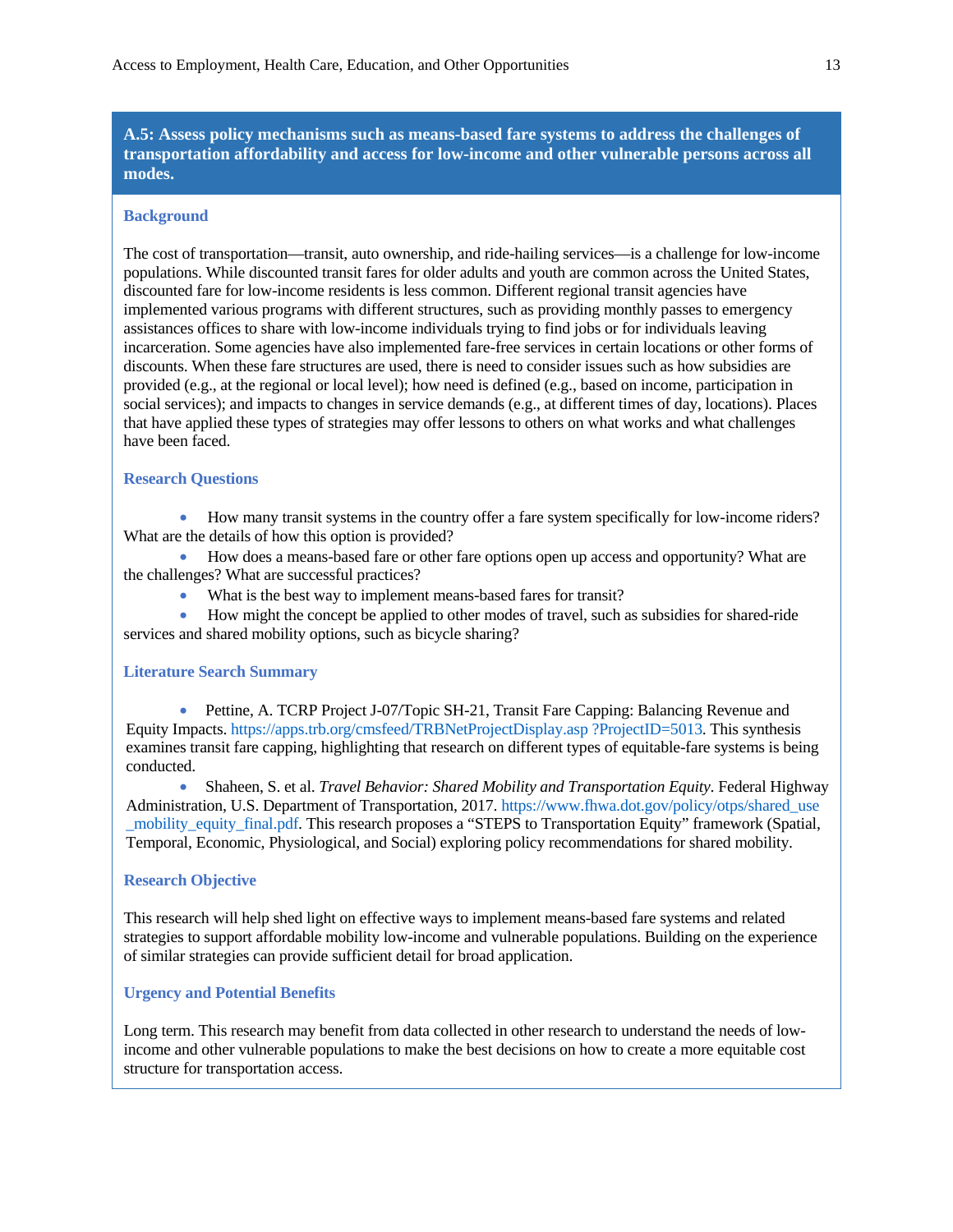**Problem Statement A.6: Examine lessons learned from the COVID-19 pandemic to address vital mobility needs for transit-dependent populations.** 

#### **Background**

The COVID-19 pandemic has illustrated inequities concerning access for low-income populations and others that are transit-dependent. While many office workers could shift to telework, workers in many service and manufacturing industries—disproportionately low-income and minority—including health care, grocery stores, food processing, and related industries, such as construction and other services, could not. These workers are more likely to be transit-dependent, with transit services providing essential mobility not only for access to work but also for health care and other needs. Many transit systems struggle to provide adequate service in the best of times, and operation depends on revenue from ridership. As transit agencies have been forced to reduce service, safeguarding this mode is important, especially for those who depend on transit for access and mobility. These challenges are expected to continue as service adjustments are made in response to reduced ridership due to increased teleworking on an ongoing basis.

#### **Research Questions**

• What lessons can be learned from the pandemic about ensuring adequate access for essential employees during a major disruption, including subsidizing use of alternative modes, such as transportation network companies, taxis, or other shared-use modes?

• What workers are disproportionately impacted by reduction in transit service? How is this evaluated?

• As adjustments to transit services are made in response to reduced ridership due to increased teleworking, what methods and policies need to be adopted to ensure that low-income residents are not inequitably impacted? What needs to be done to ensure that lower-income and minority workers continue to have adequate access to jobs and are not affected inequitably?

• Can a transportation safety net be created to ensure people can maintain access to jobs, healthcare, and other essential services?

#### **Literature Search Summary**

• Jeihani, M., and C. Chavis. *The Effect of COVID-19 on Mobility and Equity: A Case Study on Transit Users in Baltimore, Maryland*. Morgan State University, Baltimore, Md. https://trid.trb.org/View/1709920. This research will assist in understanding the pandemic's effect on vulnerable populations' mobility in Baltimore, MD.

• Schwager, D. S. TCRP Project H-60 [Anticipated], Addressing Disproportionate Share of Health, Economic, and Transportation Impacts for Lower-Income Households and Communities of Color. https://apps.trb.org/cmsfeed/TRBNetProjectDisplay.asp?ProjectID=5072. This research will look at the disproportionate share of impacts COVID-19 has on low-income and minority populations. It will discuss how to address the impacts and needs in relation to transportation during a pandemic and in the future.

• Johnson, S. Assessing Equity and Identifying Impacts Associated with Bus Network Redesigns. TCRP Synthesis J-07/Topic SA-52 [Active]. https://apps.trb.org/cmsfeed/TRBNetProject Display.asp?ProjectID=5008. This synthesis will review the current practice of transit providers to see how they address the equity impacts of bus network redesign.

• Kramer, A., and A. Goldstein. "Meeting the Public's Need for Transit Options: Characteristics of Socially Equitable Transit Networks." *ITE Journal,* Vol. 85, 2015, pp. 23–30.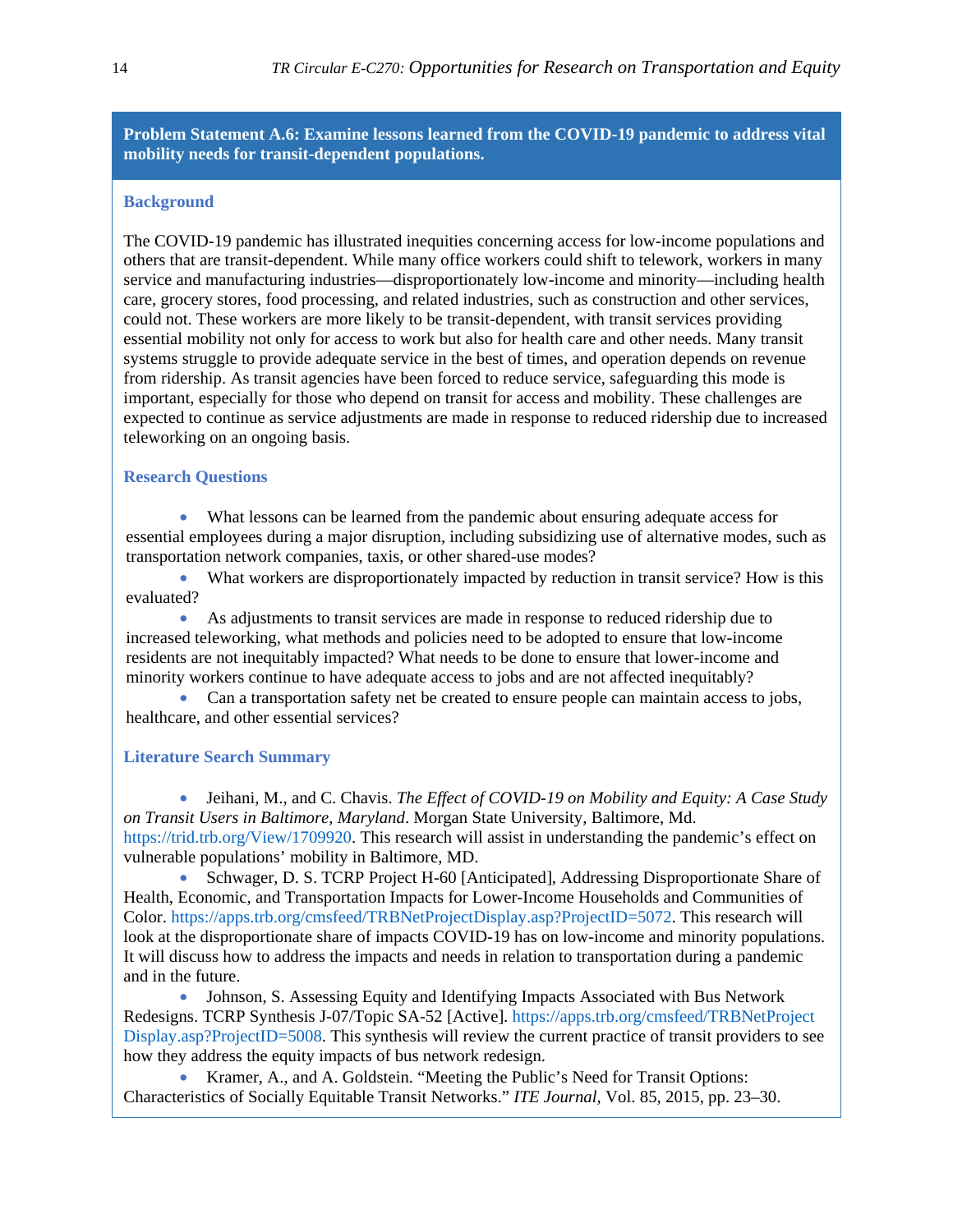https://trid.trb.org/view/1371713. This report provides guidance for evaluating public transit social equity impacts, specific strategies for achieving social equity goals, and several examples.

#### **Research Objective**

The outcome of this research will be a better understanding of how transit provides vital services to low-income and minority individuals. This information can be used to inform future transportation decisions with respect to service provision, particularly when transit services are being reduced or adjusted.

#### **Urgency and Potential Benefits**

Immediate. This issue builds on lessons learned from the COVID-19 pandemic and is needed to inform future research.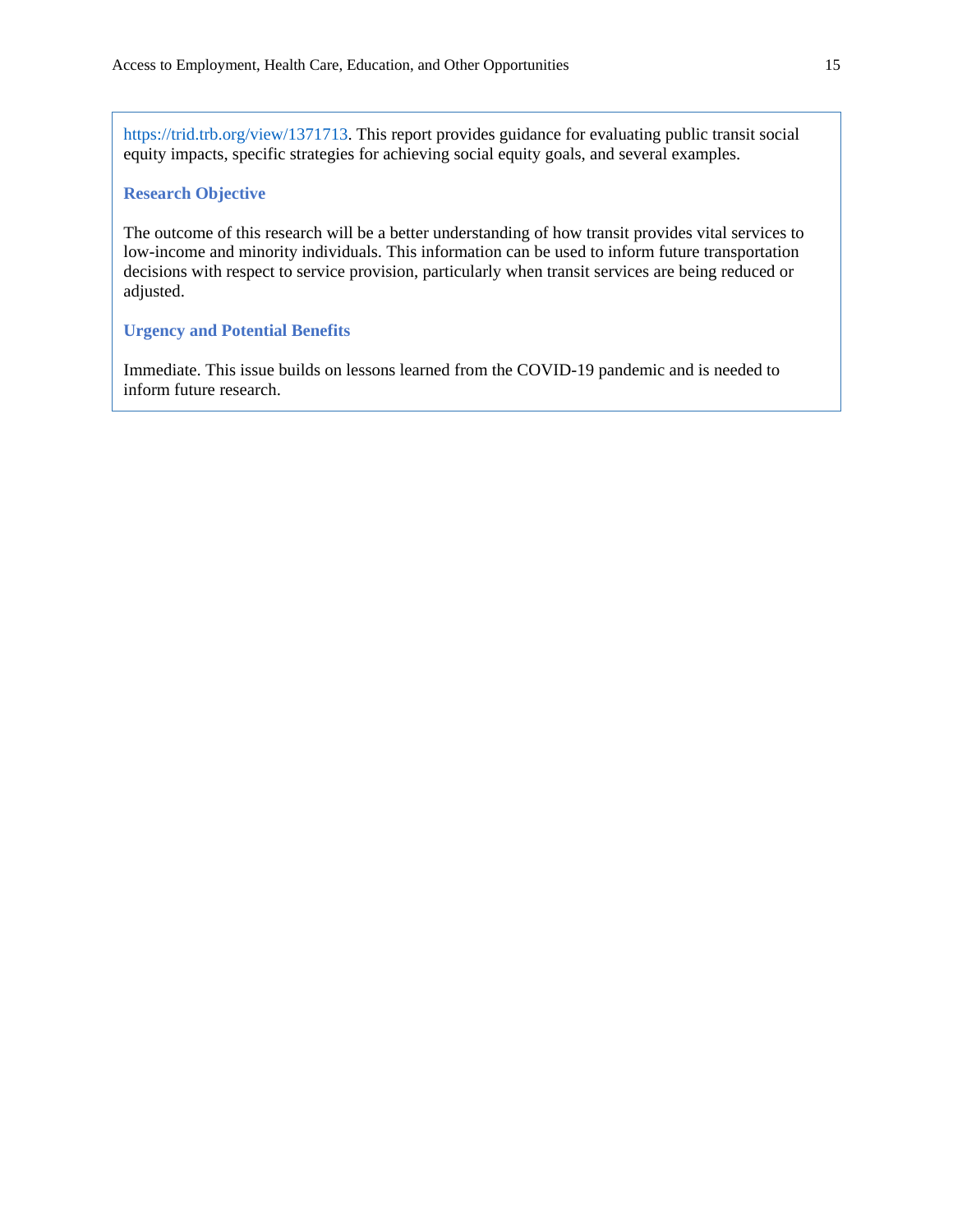#### PROBLEM STATEMENTS CATEGORY B

## <span id="page-20-0"></span>**Displacement, Gentrification, Affordable Housing, and Land Use**

**B.1: Understand the role of transportation infrastructure investment in gentrification and displacement and identify effective policies and strategies to address these effects.**

#### **Background**

Gentrification is widespread and can be caused by a variety of factors, among them transportation infrastructure investment. In particular, investments in transit rail, and associated transit-oriented development (TOD) and bicycle infrastructure improvements are being promoted to support access by transit and creating land use patterns that are more walkable and bike friendly. However, this development can lead to increases in land values causing displacement of low-income and minority populations who can no longer afford to live in their community. The overall outcome of gentrification on low-income and minority communities can be housing instability and displacement, often to areas with poorer transit access, resulting in longer commutes, as well as disruption to social connections associated with access to religious institutions and other community connections. This is a complex issue that requires understanding the negative outcomes of gentrification and identifying effective approaches to ensure that transportation policy and investment, and associated housing and land use policies, avoid displacement, and support low-income and minority communities in reaping the benefits of improved transit services.

#### **Research Questions**

• How does transportation investment contribute to gentrification? What effects do rail transit infrastructure and housing or commercial development at rail nodes have on land values and housing affordability?

• What are the adverse impacts to low-income and minority communities associated with gentrification? Can gentrification present any opportunities for low-income and minority communities?

• What policies and strategies related to transportation, affordable housing, land use, or other fields are effective in ensuring the low-income and minority communities are not displaced and benefit from improvements in transit, bicycle, and pedestrian access? How can engagement of existing residents help support positive outcomes?

• What are lessons from existing experience with gentrification and policies to support lowincome and minority populations in these communities? How well are policies to ensure affordable housing in TODs working, and what can we learn from them?

#### **Literature Search Summary**

• Nilsson, I., and E. C. Delmelle. "Impact of new rail transit stations on neighborhood destination choices and income segregation." *Cities*, Vol. 102, 2020. https://trid.trb.org/View/1705206. This article examines the difference in neighborhoods that low-income individuals versus higher-income individuals move to in response to rail transit investments in their current neighborhood.

• Appleyard, B. S., et al. "Are all transit stations equal and equitable? Calculating sustainability, livability, health, and equity performance of smart growth & transit-orienteddevelopment." *Journal of Transport & Health*, Vol. 14, 2019. https://trid.trb.org/View/1638708. This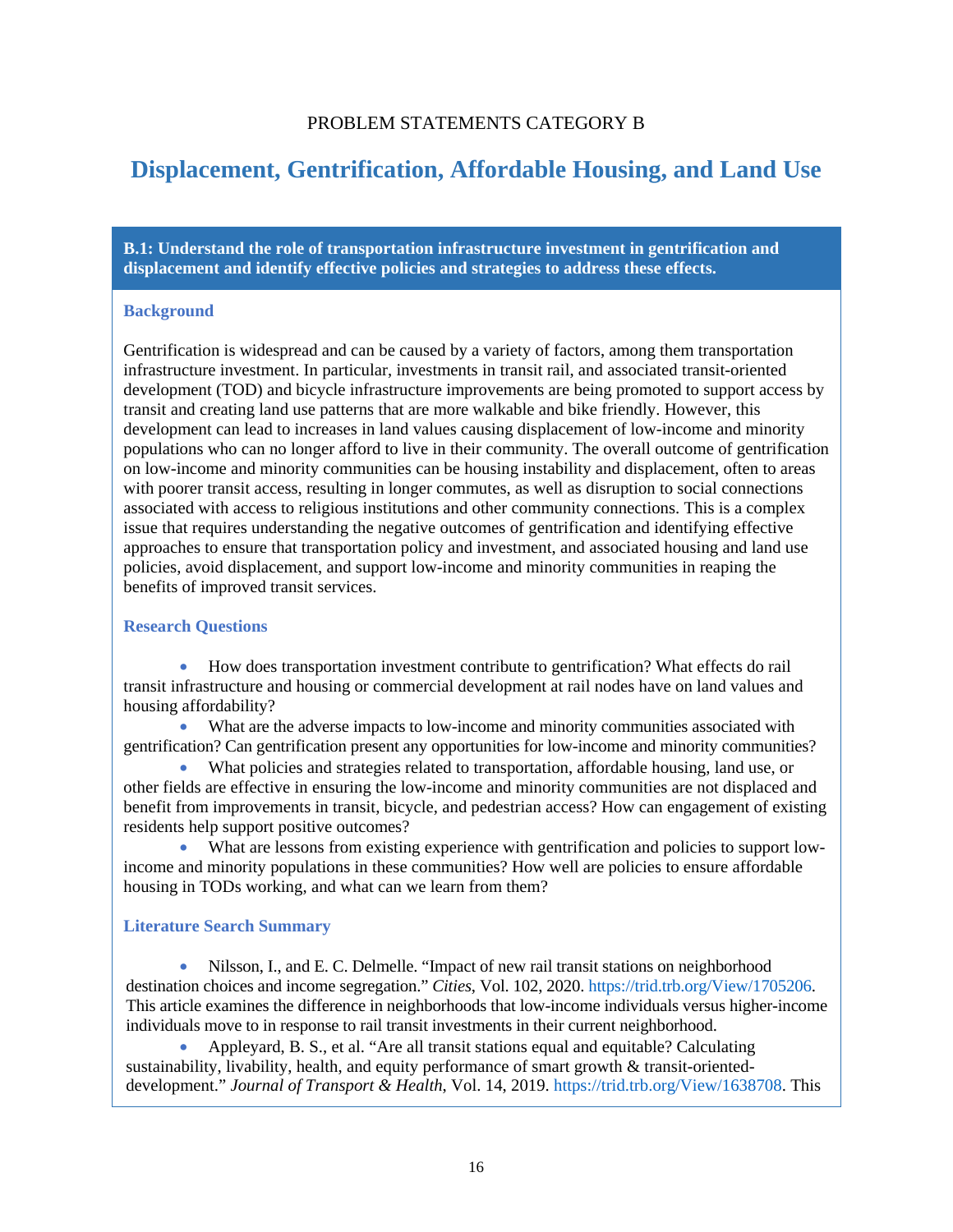study examines areas that incorporate smart growth and TOD practices into their light rail stations with respect to equity.

• Ewing, R., A. Adkins, and N. Iroz-Elardo. Is Transit-Oriented Development Affordable for Low and Moderate Income Households (in terms of H+T)? [Active]. https://trid.trb.org/View/1637646. This project examines the affordability of TOD for people in different income groups. Notable examples of TOD developers are also included.

#### **Research Objective**

The objective of this research is to identify effective policies and strategies to avoid displacement or other adverse impacts of gentrification on low-income and minority communities.

#### **Urgency and Potential Benefits**

Short term. This information will inform transportation policies and decision-making.

**B.2: Define the relationship between public transit access, affordable housing, housing insecurity, and homelessness with respect to low-income, minority, and other vulnerable populations.**

#### **Background**

The relationship between transportation and job access is well understood; however, affordable housing is an essential link in the ability to survive in a turbulent economy or to make it through challenging times. In many regions, there is a spatial mismatch between jobs and housing, with many low-income and minority communities facing long commutes. As urban areas grow, housing becomes more expensive, often forcing low-income families to move farther out, where transit service is limited or absent or creates an extended commute time. Homelessness is a growing issue in many parts of the country. Due to COVID-19, there is a heightened concern about vulnerable populations not being able to afford to stay in their homes due to job losses or reduction in income. Moreover, reductions in transit services due to reduced transit ridership is making commutes and other daily trips more challenging. Affordable housing in locations near jobs and transit services, and programs to address homelessness are keys to solving access and mobility issues for many vulnerable populations. However, historically, affordable housing is often viewed as undesirable.

#### **Research Questions**

• What strategies can be used to address the specific disconnect between jobs, housing, and transportation services? How can regions address the jobs–housing balance across their geographies beyond providing affordable housing in job-rich neighborhoods?

• In times of economic hardship, what effect do transit service reductions or other changes in transportation access have on the likelihood of households losing their homes?

• How can planning for affordable housing, land use, transportation, and programs to reduce homelessness work together to support equitable access to job opportunities and other needs? What are examples of successful practices or lessons learned from experience?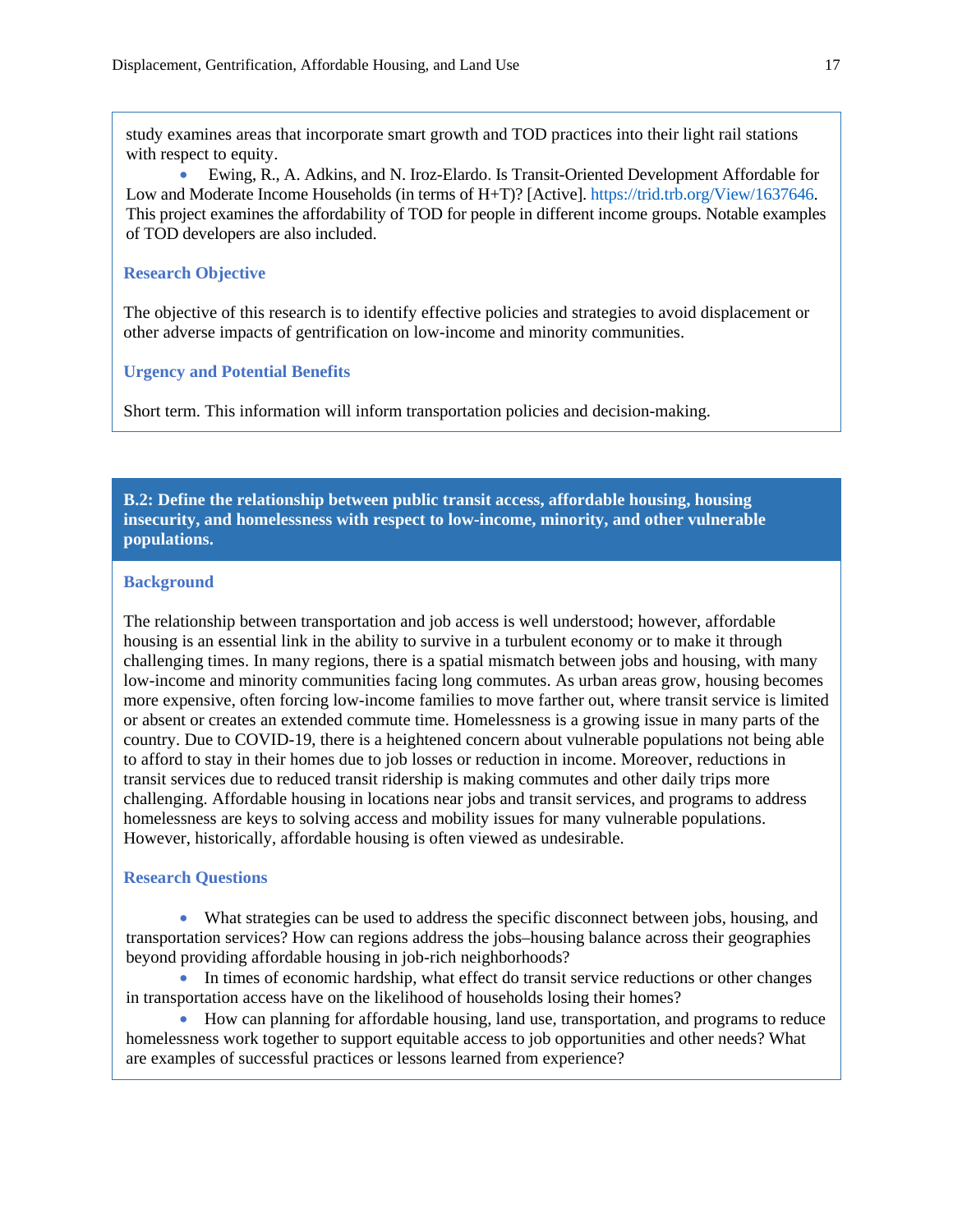#### <span id="page-22-0"></span>**Literature Search Summary**

• Lamers, J. et al. Accessibility to Community Services in the City of Toronto: A Perspective on Social Disadvantage and Homelessness. Presented at 95th Annual Meeting of the Transportation Research Board, Washington, D.C., 2016. https://trid.trb.org/View/1393077. This paper examines the accessibility to government and nonprofit services throughout Toronto for homeless and other socially disadvantaged populations.

• Zimmerman, M. TCRP Synthesis J-07/Topic SB-34 [Active], Coordination of Public Transit Services and Investments with Affordable Housing Policies. https://apps.trb.org/cmsfeed /TRBNetProjectDisplay.asp?ProjectID=5011. The purpose of this synthesis is to identify ways to coordinate public transit with affordable housing initiatives.

#### **Research Objective**

The objective of this research is to identify strategies related to aligning affordable housing, land use, and transportation to support access to jobs and other services, employment, and reduction in homelessness.

#### **Urgency and Potential Benefits**

Immediate. Housing instability and homelessness due to COVID-19 are issues that should be addressed as soon as possible.

**B.3: Develop strategies to address and mitigate injustice and harms caused by past transportation decisions, particularly in relation to community disruption and barriers to access.**

#### **Background**

Transportation decisions made in the past, such as in the period of the development of the interstate highway system, still contribute to inequities and adverse impacts to low-income and minority communities. Freeways constructed through the heart of a community of color destroyed, divided, or created barriers to access for low-income and minority communities with profound and lasting impacts. In addition, land use and housing policies, including redlining and exclusionary zoning, played an important role in limiting access to opportunities for minority communities. In addition to not repeating these mistakes, it is necessary to mitigate the negative outcomes, particularly as transportation decisions are made in relation to rehabilitation of aging transportation infrastructure.

#### **Research Questions**

• What is the effectiveness, including cost-effectiveness, of strategies to reduce the division and social isolation of low-income and minority neighborhoods caused by transportation infrastructure?

• What strategies can be used to mitigate the adverse impacts of the Interstate system's impacts on communities of color?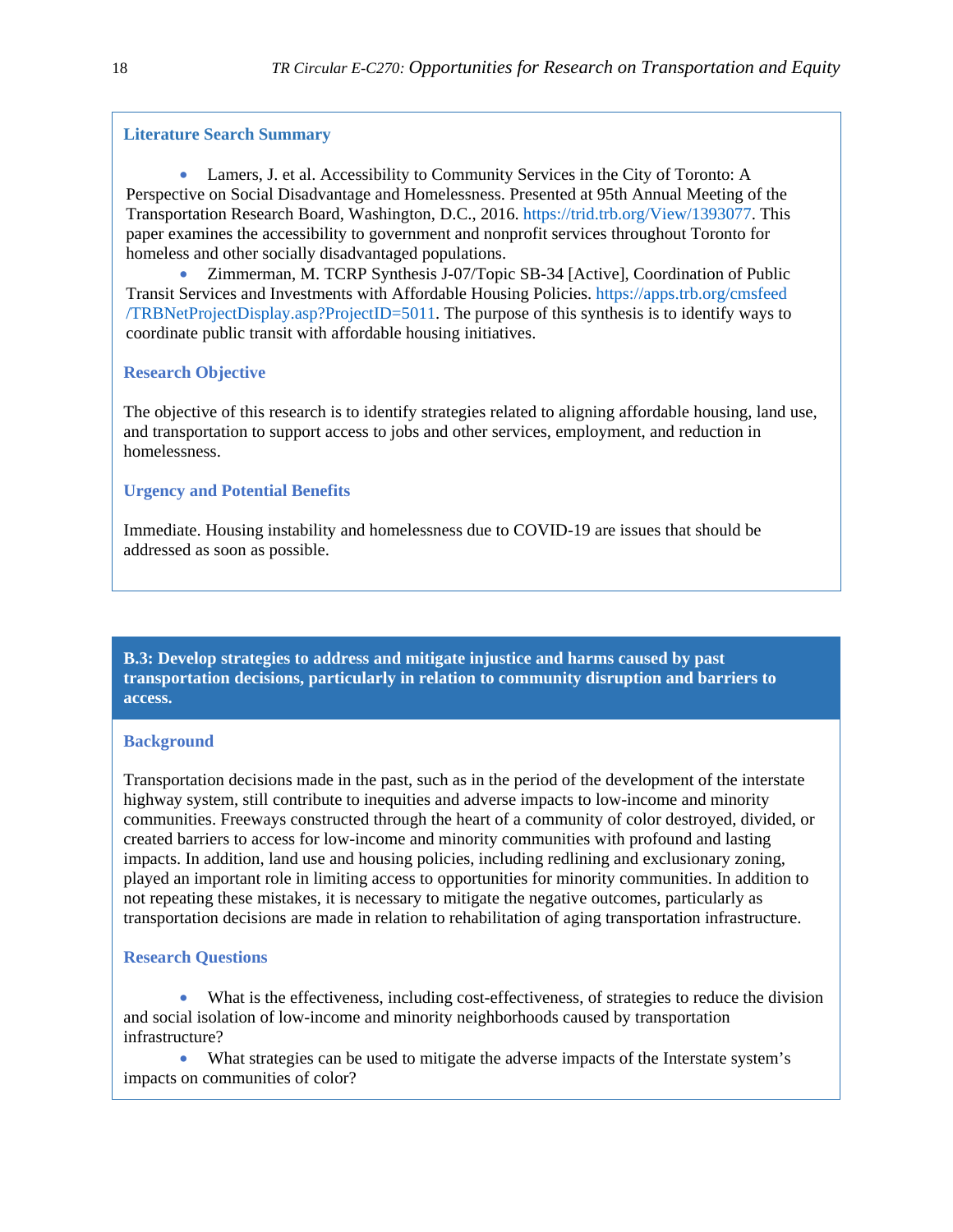What are effective approaches to enhance access, and quality of life in areas adversely impacted by past infrastructure projects? How can these strategies be integrated into and prioritized in infrastructure rehabilitation?

#### **Literature Search Summary**

• Rooney, K. *Community Connections Innovations Handbook.* Prepared for Federal Highway Administration, 2018. https://www.fhwa.dot.gov/planning/community\_connections /handbook/fhwahep19002.pdf. This handbook includes a toolbox for transportation practitioners with strategies, techniques and case studies.

• Brinkman, J., and J. Lin. *Freeway Revolts! Urban Freeway Impacts: Central Neighborhoods Versus Suburban Commuters*. Federal Reserve Bank of Philadelphia, 2019. https://www.philadelphiafed.org/-/media/frbp/assets/working-papers/2019/wp19-29.pdf. This research indicates that freeway impacts are different for people in centralized areas compared to outlying areas where residents are more often poor and minority.

• Grant, M. NCHRP Project 25-25 Task 36, Recurring Community Impacts, 2008. http://onlinepubs.trb.org/onlinepubs/archive/NotesDocs/25-25(36)\_FR.pdf. This document focuses on recurring community impacts connected to transportation infrastructure and opportunities for meaningful change.

#### **Research Objective**

The research outcome is to document the inequities of past transportation decisions with an understanding of how these decisions were supported and how to avoid these practices in the future.

#### **Urgency and Potential Benefits**

Short-term. Strategies that avoid these negative consequences, identified and described in detail to allow better options for decision-making.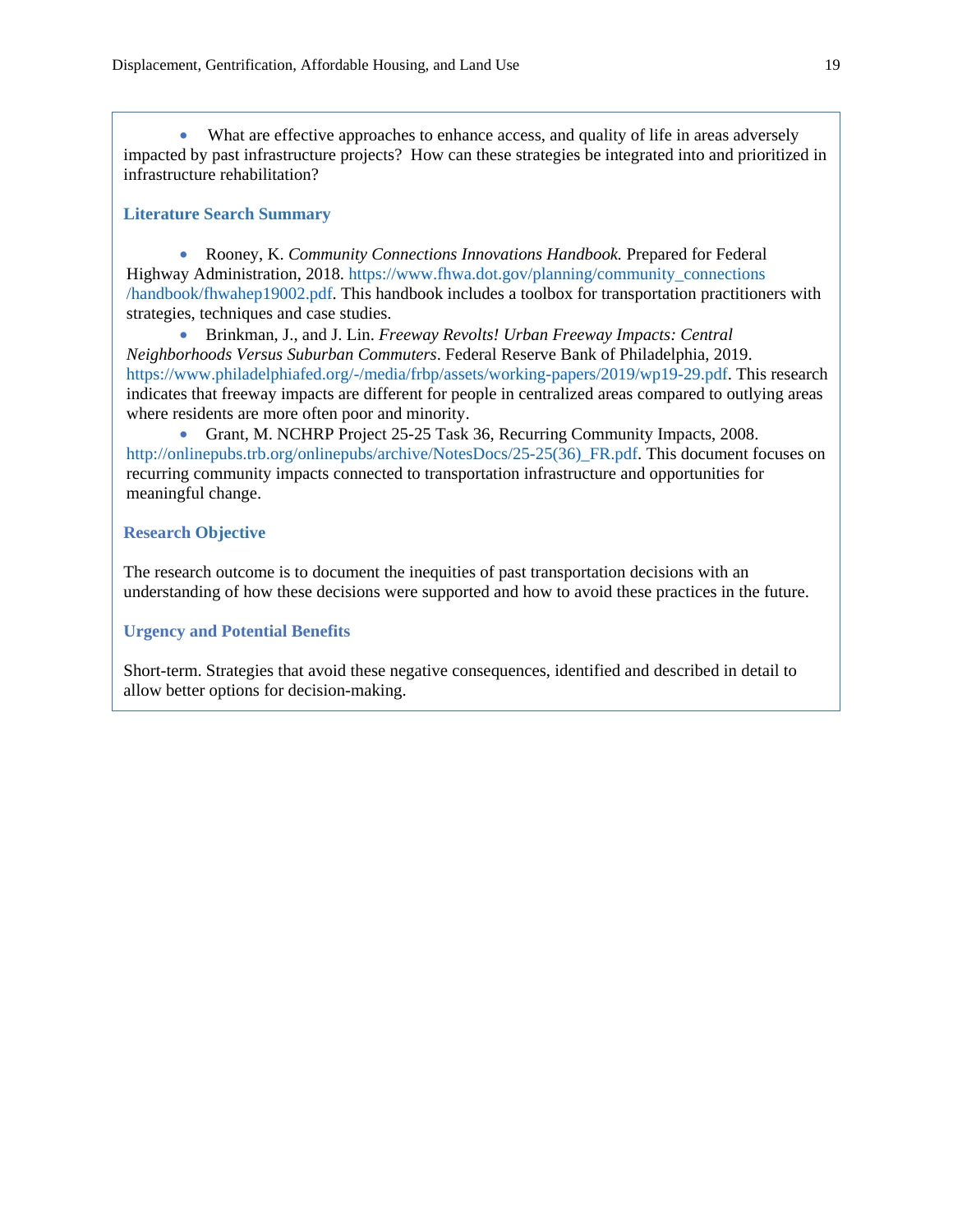#### PROBLEM STATEMENTS CATEGORY C

### <span id="page-24-0"></span>**Environmental Justice and Inequitable Impacts**

**C.1: Clarify how equity and social justice differ from environmental justice, and how to broaden consideration of equity issues in transportation analysis.**

#### **Background**

The consideration of EJ in current transportation practice has come to be associated strongly with engaging minority and low-income populations and considering disproportionate adverse impacts of projects, but often does not take a holistic view of equity or the social needs of populations. Although considerable guidance and best practice documentation exists, the consideration of EJ does not completely address the inequitable effects and processes that are used in transportation decisionmaking. EJ as defined under EO 13274 also focused on minority and low-income populations and does not specifically address other vulnerable populations. If practitioners believe that EJ covers their responsibility, inequitable impacts may go unaddressed. This problem statement identifies the need to broadly consider the causes, examples, and impacts of inequity in our society and how transportation policies can lead to changes in common practice. This work includes the need to better communicate and describe the issues associated with equity and how they expand beyond EJ and disproportionate adverse effects.

#### **Research Questions**

• How do practitioners view EJ and equity? How are these issues addressed?

• What are the inequitable impacts that need to be addressed in transportation decisionmaking?

• What is the best way to communicate these impacts and the importance of each to transportation practitioners?

• How to best help transportation practitioners and decision-makers understand the scope of equity in relation to benefits and burdens of transportation?

• How do broad regional or federal policies (e.g., complete streets, limiting parking) create issues related to inequitable impacts and benefits in different types of neighborhoods?

#### **Literature Search Summary**

• Golub, A., et al. *Addressing Changing Demographics in Environmental Justice Analysis*, 2019. https://trid.trb.org/view/1601556. This report highlights national demographic trends showing significant change in the size and location of low-income and minority households.

• Karner, A., et al. From Transportation Equity to Transportation Justice: Within, Through, and Beyond the State. *Journal of Planning Literature*, Vol. 35, 2020, pp.440–459. https://rid.trb.org / View/1729754. This paper considers shifting the focus from transportation equity to transportation justice in the transportation planning practice.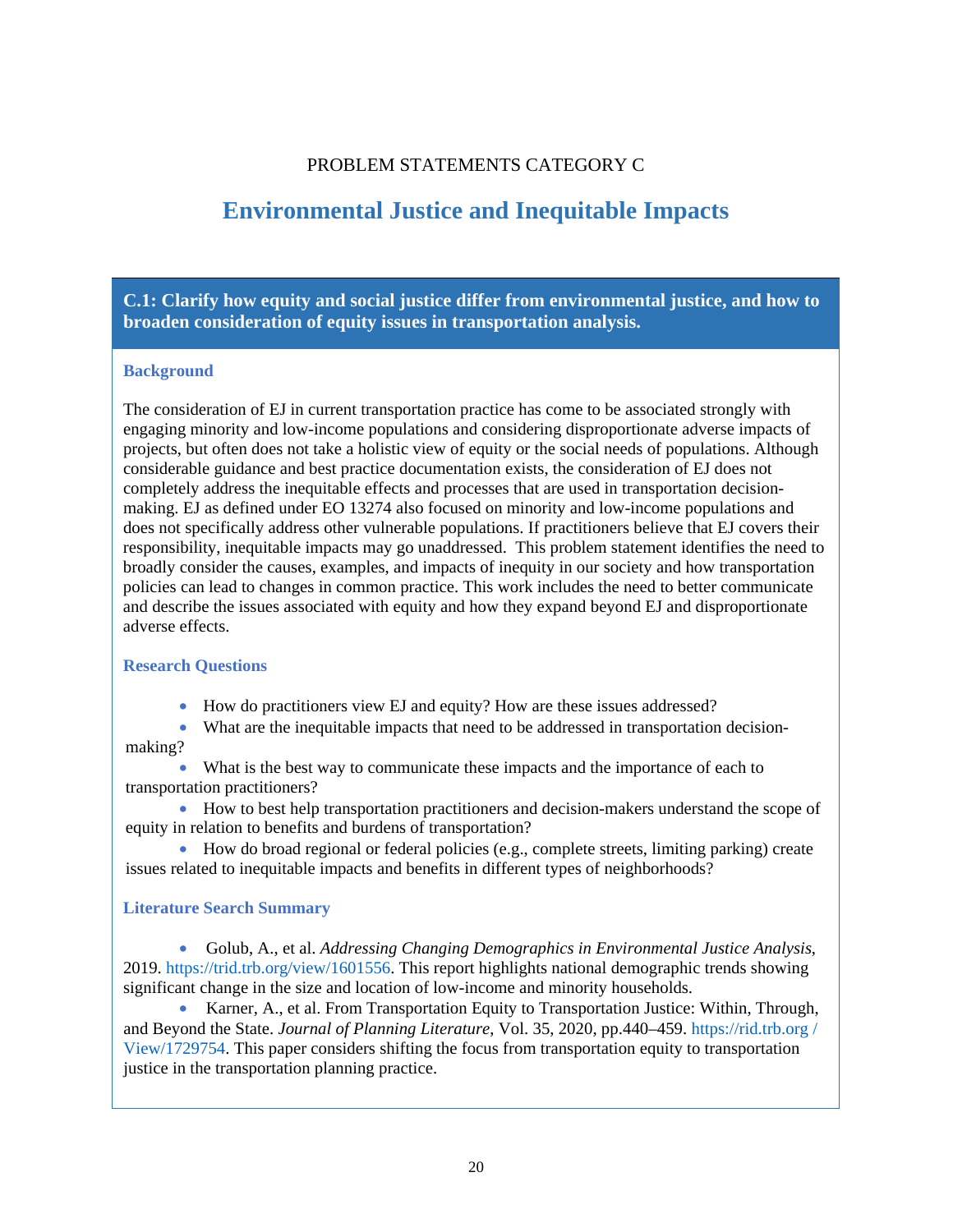#### <span id="page-25-0"></span>**Research Objective**

Influencing transportation practice first requires an understanding of terminology and application. The research objective of this problem statement is to provide some baseline understanding of both concepts in order to improve the means of addressing inequities.

#### **Urgency and Potential Benefits**

Immediate. The understanding provided by this research is the foundation for other problem statements.

#### **C.2: Identify the causes of racial disparities in traffic safety.**

#### **Background**

Providing a safe transportation system is the greatest responsibility of transportation agencies. Safety has many aspects, including fatalities and injuries, and involves strategies such as engineering, education, enforcement, and emergency response. Research has shown that higher pedestrian fatality rates occur in low-income and minority communities. Native American communities are disproportionately affected by traffic crashes, with risk factors identified by the Center for Disease Control including low seat belt use, low child safety seat use, and alcohol impaired driving. This research will uncover the differential traffic safety impacts for minorities, and lead to solutions to address these disparities. It can also address unique traffic safety issues related to other vulnerable populations.

#### **Research Questions**

What are the causes of racial disparities in traffic safety, in terms of who is injured and killed?

• To what extent are disparities in pedestrian fatalities caused by differences in personal decisions in regard to mode choices and route choices, differences in available options and supportive infrastructure for bicycling and walking, or other factors?

- To what extent to safety belt use and other behaviors play a role?
- What role does gender play in relation to safety?

• What can be done to address the causes of traffic safety disparities and target solutions to the needs of different communities?

#### **Literature Search Summary**

• Chisholm-Smith, G. TCRP J-05/Topic 20-03 [RFP], Policing and Public Transportation. https://apps.trb.org/cmsfeed/TRBNetProjectDisplay.asp?ProjectID=5016. This legal research will result in a digest that provides advice on policing public transportation systems, including discrimination and profiling.

• Sandt, L., et al. *Pursuing Equity in Pedestrian and Bicycle Planning*, 2016. http://www.pedbikeinfo.org/cms/downloads/PBIC\_WhitePaper\_Equity.pdf. This white paper defines equity-related terms for bicycle and pedestrian facilities and programs, includes recent findings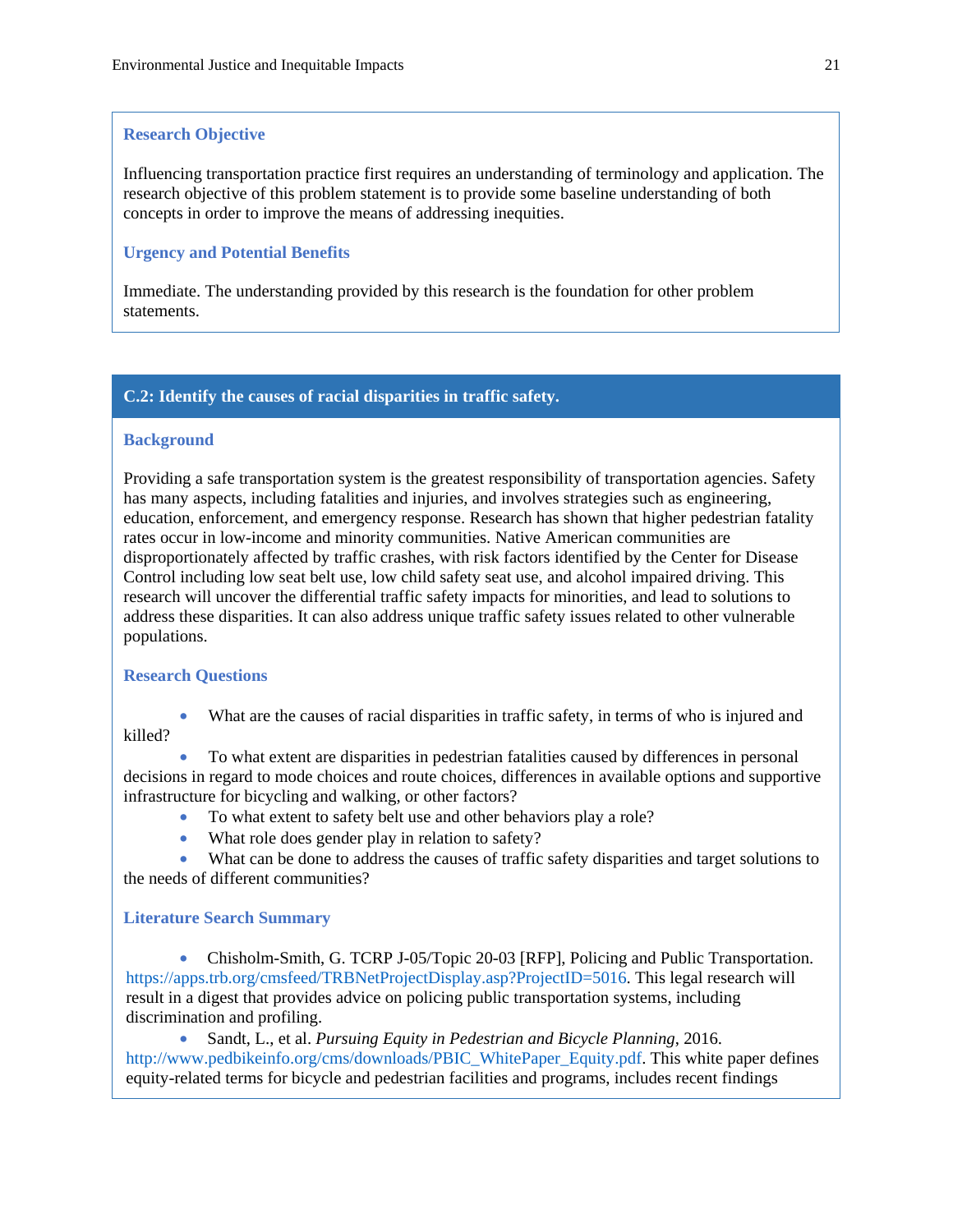related to the needs of traditionally underserved populations, and identifies strategies, practices, and resources to address inequities.

• Smart Growth America. *Dangerous by Design 2019*. https://smartgrowthamerica .org/resources/dangerous-by-design-2019/. A "Pedestrian Danger Index" is used to measure danger to pedestrians based on injuries and fatalities in comparison to total population and the share who walk to work.

#### **Research Objective**

The purpose of this research is to identify how transportation safety should be viewed in its widest context for low-income, indigenous, and other minority communities to begin to address transportation safety inequities.

#### **Urgency and Potential Benefits**

Immediate. Traffic safety is of primary interest to all transportation agencies and the questions surrounding enforcement are relevant today.

#### **C.3: Understand bias in traffic and transit enforcement and implications for minority communities.**

#### **Background**

Minorities are disproportionately likely to be the subject of traffic enforcement, and there is evidence for this for people driving, walking, and bicycling. Enforcement of rules on public transit is also an area of concern. As there has been increased attention focused on racism in policing, there is a need to consider the ramifications in relation to transportation and mobility. Research is needed to better document the extent of the problem and to develop non-racist enforcement practices.

#### **Research Questions**

• What are the causes of racial disparities in traffic enforcement?

• How do we reduce and eliminate such bias? To what extent does automated enforcement address the issue?

• How does racism in traffic safety enforcement affect personal travel choice decisions (e.g., mode choice, route, time of travel)? What are the implications in terms of community trust of police and implications on traffic safety?

#### **Literature Search Summary**

• Chisholm-Smith, G. TCRP J-05/Topic 20-03 [RFP], Policing and Public Transportation. https://apps.trb.org/cmsfeed/TRBNetProjectDisplay.asp?ProjectID=5016. This legal research will result in a digest that provides advice on policing public transportation systems for lawmakers, police, public transit agencies, and their attorneys. One of the topics to be covered in this digest is discrimination and profiling.

• Atiba Goff, P., et al. *The Science of Justice: Race, Arrests, and Police Use of Force*. Center for Policing Equity, 2016. https://policingequity.org/images/pdfs-doc/CPE\_SoJ\_Race-Arrests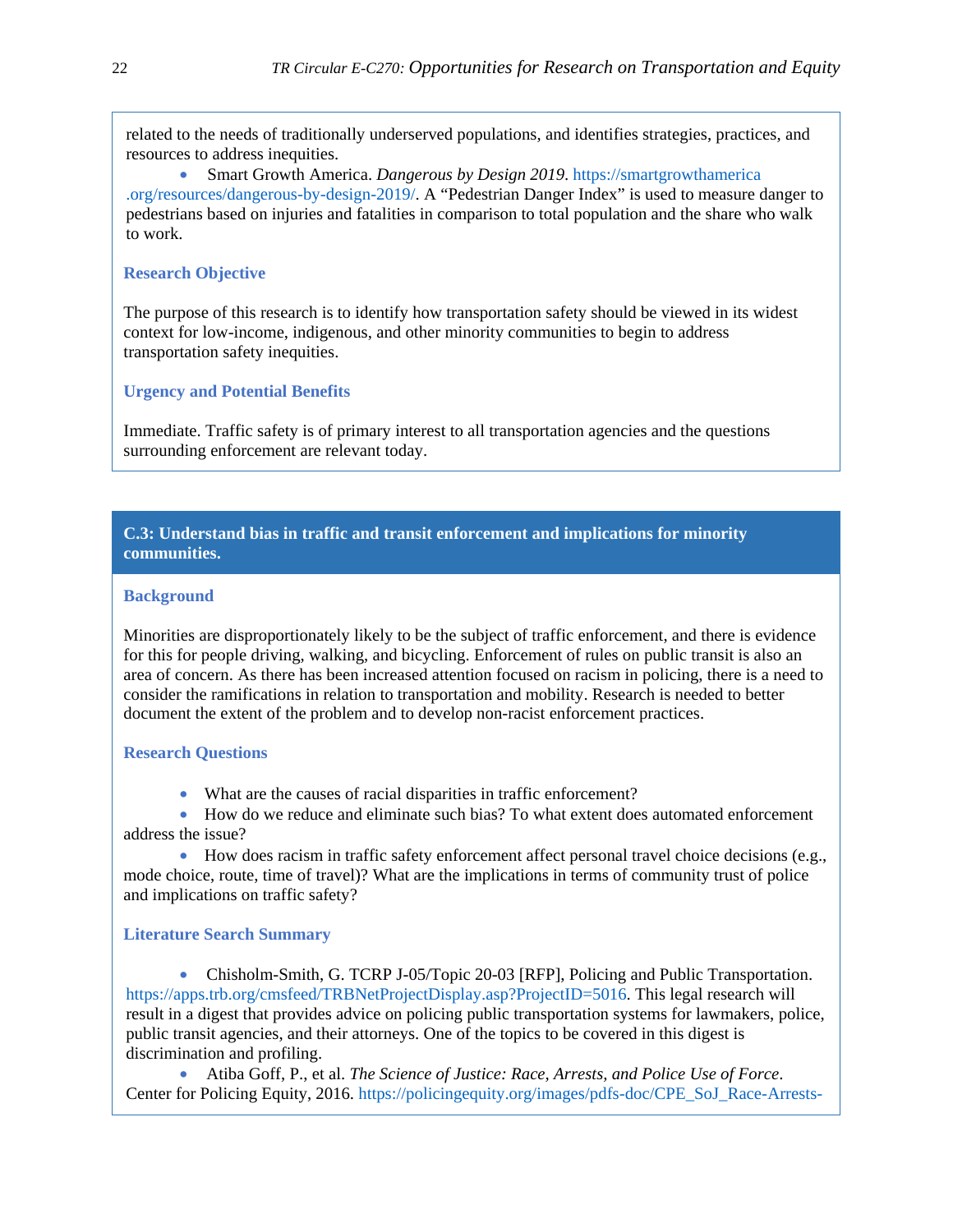UoF 2016-07-08-1130.pdf. An analytic framework is used to distinguish among three broad types of explanations for racial disparities that arise from community characteristics, police characteristics, and relationships between communities and police.

#### **Research Objective**

The purpose of this research is to identify how racial bias manifests itself in traffic enforcement, how this impacts communities, and identify ways to reduce and eliminate such bias.

#### **Urgency and Potential Benefits**

Immediate. This research would potentially support or fit into other research addressing policing and relates to [Problem Statement C.2.](#page-25-0) 

**C.4: Identify emerging approaches for public engagement to meaningfully involve minorities, low-income, and other vulnerable populations.**

#### **Background**

While several studies and guidebooks have focused on effective public involvement practices, including methods to engage low-income, minority, low-English literacy, and other vulnerable populations, there is a need to refresh and identify the most effective methods for engagement. These methods should go beyond simply engaging populations to meaningful involvement of the public in transportation decisionmaking. This is particularly important for low-income and minority communities that stand to lose the most if their needs are not considered and often are not engaged in the political process. For example, some researchers are critical of public involvement processes used for low-income and minority groups and propose an alternative model based on case studies of successful practice.

#### **Research Questions**

- What has been identified as successful practice in public involvement for these groups?
- What examples can be used to define success?
- What is known about processes that do not work well?

• How should public involvement be reframed or reimagined to solicit the best information from minority and low-income groups?

• What recent alternative public involvement approaches for low-income and minority groups have been identified? What success has been documented?

- What voices or champions in these communities might reflect their values and interests?
- What is the comparative effectiveness of processes for involving low-income and minority populations in plans and strategies to address EJ and to affect the outcomes of decisions?

#### **Literature Search Summary**

• Hartell, A. NCHRP 08-142 [RFP], Virtual Public Involvement: A Manual for Effective, Equitable, and Efficient Practices for Transportation Agencies. https://apps.trb.org/cmsfeed/TRBNet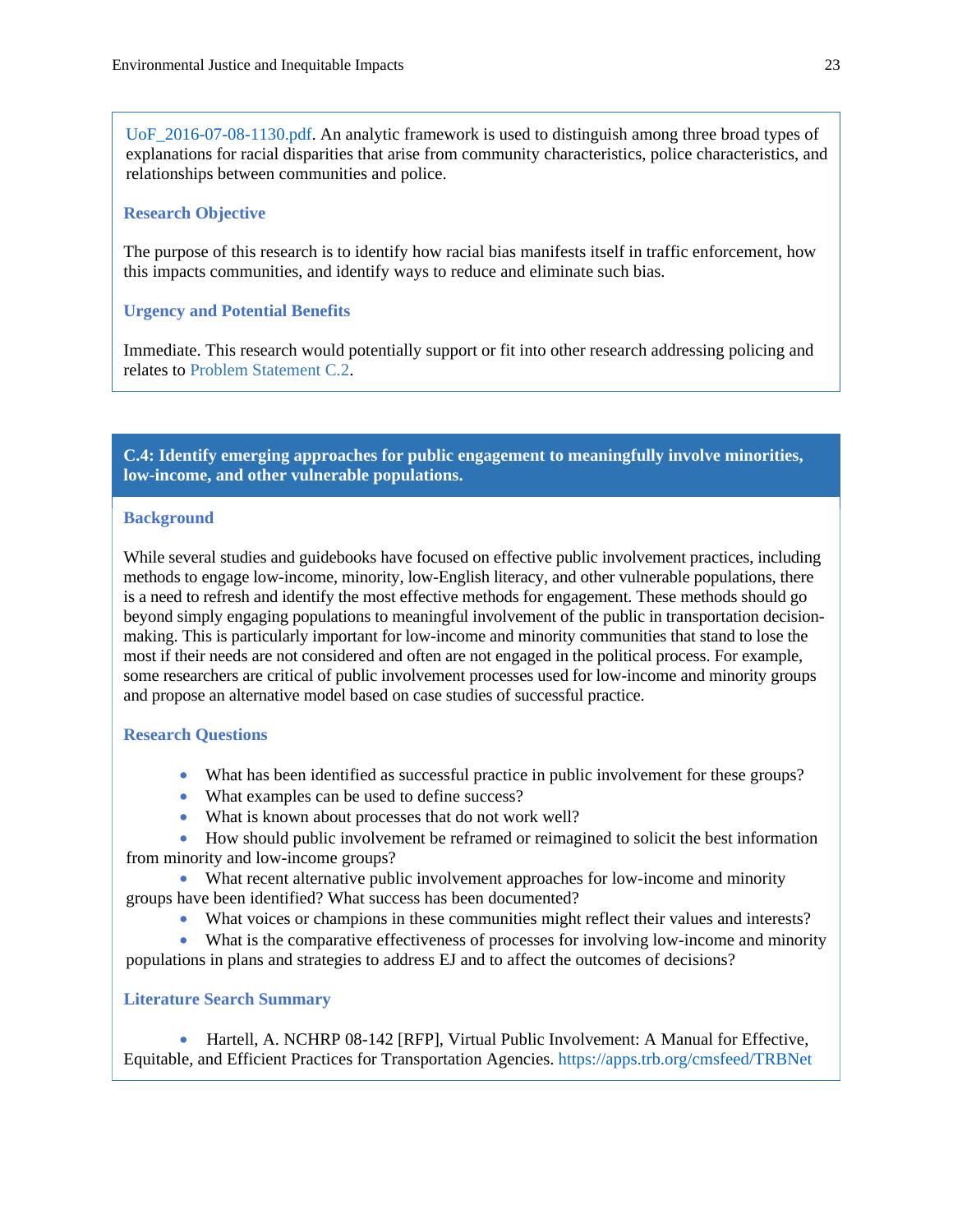ProjectDisplay.asp?ProjectID=4953. This research will evaluate virtual public involvement practices to develop a manual with guidance on virtual tools and techniques for transportation agencies.

• Karner, A., and R. A. Marcantonio. Achieving Transportation Equity: Meaningful Public Involvement to Meet the Needs of Underserved Communities. *Public Works Management & Policy*, Vol. 23, 2018, pp. 105–126. https://journals.sagepub.com/doi/abs/10.1177/1087724X17738792. This article covers importance of meaningful public involvement in achieving equity and proposes a new model for public involvement in transportation planning.

• Zeilinger, C. Developing and Advancing Effective Public Involvement and Environmental Justice Strategies for Rural and Small Communities. FHWA-HEP-17-023. 2016. https://www.fhwa .dot.gov/environment/environmental\_justice/publications/effective\_strategies/index.cfm. This research includes public involvement strategies to mitigate or avoid prospective EJ issues in rural areas and other smaller communities.

#### **Research Objective**

Improved public involvement for low-income and minority groups is the objective of this research.

#### **Urgency and Potential Benefits**

Short term. Public involvement has been studied in an ongoing way, and this research will add to the body of knowledge.

#### **C.5: Identify and address the potential for inequitable impacts from infrastructure decisions with respect to low-income and minority communities.**

#### **Background**

The decision of where to build infrastructure, particularly freeways, has huge consequences. The location of freeways can have positive or negative long-term outcomes for the affected neighborhoods. Common practice for transportation planning and project development decisions is to rely primarily on population data and the resulting travel demand. Although essential, this information does not identify the potential for inequitable impacts or the transportation needs of individual communities. This research will look at information commonly used for decision-making about infrastructure location and how to better evaluate the consequences on individual communities, particularly low-income communities are have historically suffered in these decisions.

#### **Research Questions**

- What data is commonly used for decision-making in each phase of transportation practice (e.g. planning, programming, project development, design)?
- What does the data indicate about opportunities that transportation provides (access, mobility, economic benefit)?
	- What are the questions about equitable impacts that this information fails to address?

• How should transportation analyses assess benefits, as well as impacts, and how should these benefits affect funding decisions?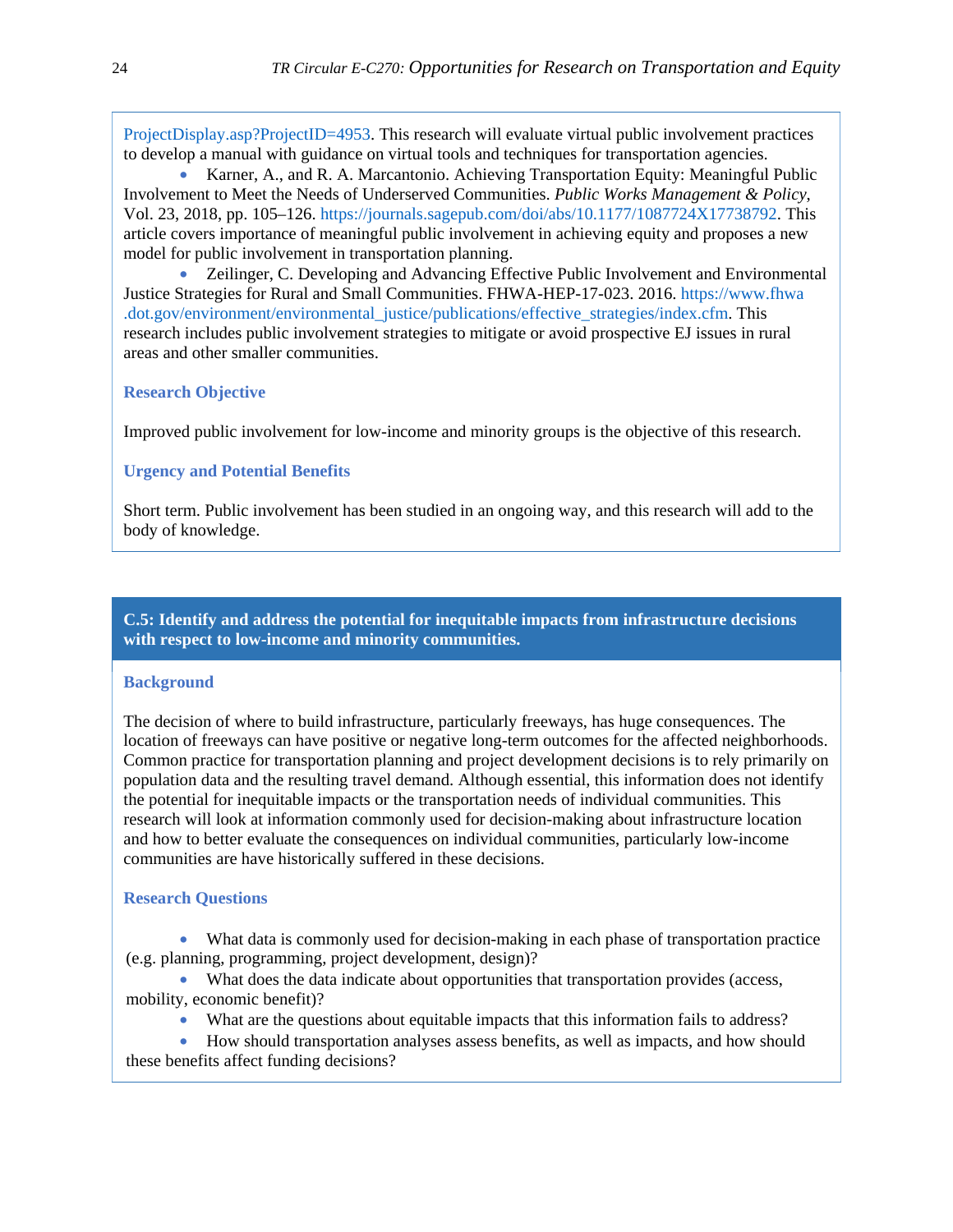• How can economic and housing impacts be measured? What tools are available to capture and evaluate this information?

• How can benefit/cost analysis include societal costs in a quantifiable way? How does this compare over area type and by mode?

- What additional information is available to measure equitable impacts or opportunities?
- How can this data be collected and evaluated?
- What are the appropriate places in transportation decision-making to consider this data?
- What policies and investment decisions should be used to avoid disproportionate impacts?

#### **Literature Search Summary**

• Crutchfield, J., et al. *Promoting Environmental Justice Populations' Access to Opportunities with Suburban Boomtowns: An Interdisciplinary Mixed-Methods Approach to Addressing Infrastructure Needs*, 2020. https://trid.trb.org/View/1683374. This research examines the relationship between economic growth and transportation infrastructure in suburban boomtowns with a focus on the impacts for EJ populations.

#### **Research Objective**

The objective of this research is to inform transportation practitioners about the collection and use of data and other information to help make decisions that take into account the equity and opportunities.

#### **Urgency and Potential Benefits**

Long term. This research has major implications and will take significant time to develop. It may benefit from earlier research in this topic.

**C.6: Define how equity analysis can include broad societal and nontransportation costs and impacts such as affordable housing and access to health services.**

#### **Background**

Considering nontransportation factors such as housing affordability, public health, and other societal aspects can arguably be considered outside the domain of transportation decision-making. But crosssector collaboration in individual communities illustrates the efficiencies and improved decisionmaking that are possible when sectors are not barriers. Equity analysis offers a way to incorporate the costs and impacts of non-transportation factors into transportation decision-making that has better consequences for low-income and minority communities.

#### **Research Questions**

• How should external factors be incorporated into EJ and equity analysis and transportation decision-making?

- What policies ensure that EJ is a decision factor rather than just a process requirement?
- How do low-income and minority populations gain power in transportation decision-

making? What are some examples?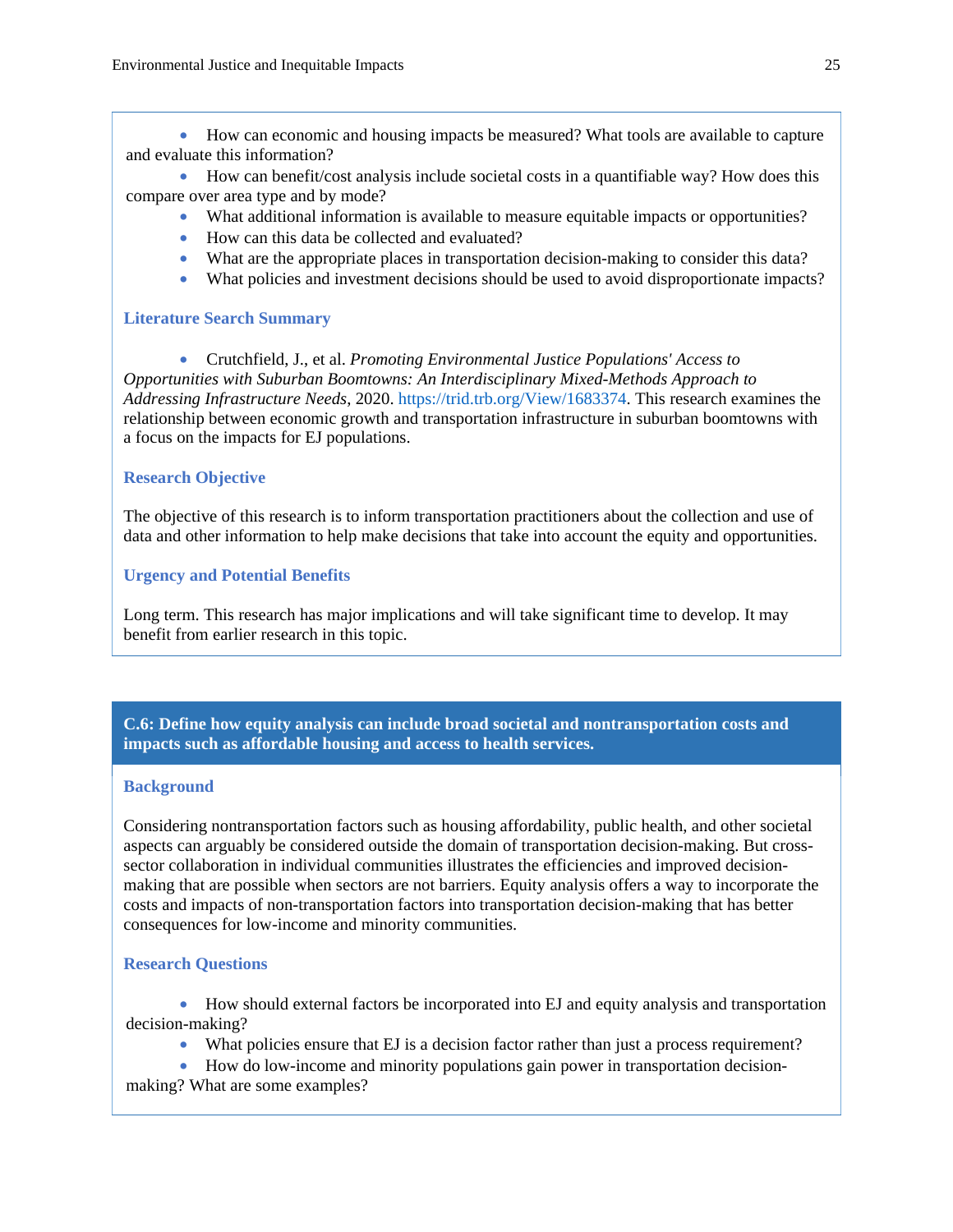#### **Literature Search Summary**

• Zimmerman, M. TCRP Synthesis J-07/Topic SB-34 [Active], Coordination of Public Transit Services and Investments with Affordable Housing Policies. https://apps.trb.org/cmsfeed/ TRBNetProjectDisplay.asp?ProjectID=5011. The purpose of this synthesis is to identify ways to coordinate public transit with affordable housing initiatives.

#### **Research Objective**

The objective of this research is to account for non-transportation costs and impacts on low-income and minority communities in transportation decision-making.

#### **Urgency and Potential Benefits**

Long term. Cross-sector interface will take time to develop and understand best practices.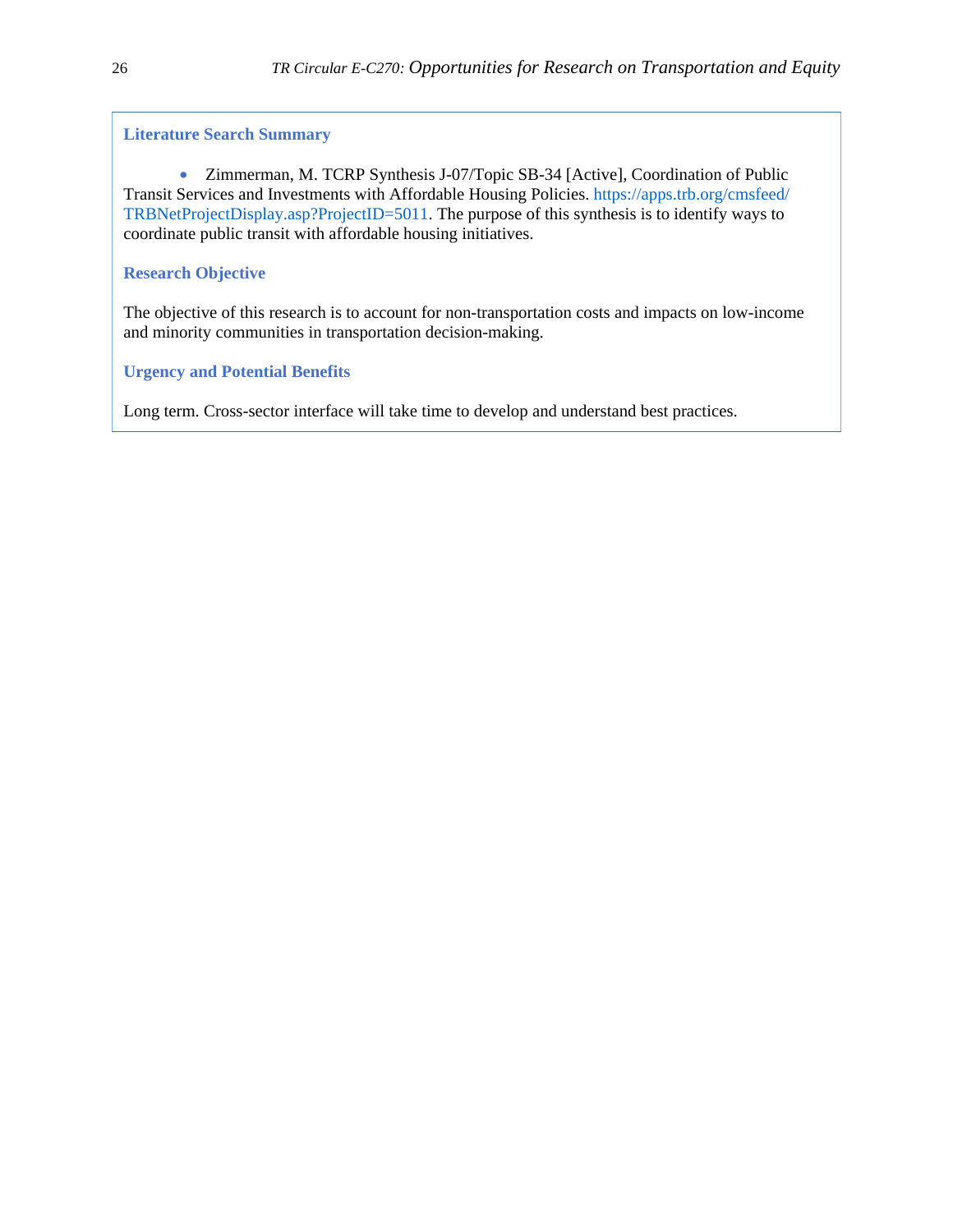#### PROBLEM STATEMENTS CATEGORY D

## **Institutional Issues and Decision-Making**

<span id="page-31-0"></span>**D.1: Examine the history of institutional racism in transportation decision-making to identify how to eliminate and address it.**

#### **Background**

Institutional racism infiltrates aspects of social decision-making. Transportation is an essential service for all people. By examining historical racism in transportation decision-making, strategies to eliminate this practice, as well as to address past injustice, can be identified.

#### **Research Questions**

• How can we describe institutional racism in transportation sufficiently to define this research?

- What are the lessons learned from the past and how do they apply today?
- How were the decision-making institutions set up to allow institutional racism?

• What rationale allowed decisions that created these inequities? What directly contributed to decisions that were inequitable?

• What transportation and land use plans are available to provide examples of past decisions? What record is available about the data, analysis, and policy direction that were associated with these plans?

- What actions are needed to dismantle institutional racism in the transportation sector?
- What practices should be eliminated or added?

• How is racism different for Native Americans? How are equity issues different from those affecting other minority and underrepresented racial groups?

#### **Literature Search Summary**

• Stephan, P. TCRP H-59 [Anticipated], Racial Equity, Black America and Public Transportation. https://apps.trb.org/cmsfeed/TRBNetProjectDisplay.asp?ProjectID=5071. This anticipated research will examine the socioeconomic and health gaps between black Americans and white Americans. It will focus on social equity policies, funding guidelines to reverse damage from redlining, and ways to make transit planning more inclusive.

• Weingroff, R. F. *The Road to Civil Rights*. https://www.fhwa.dot.gov/highwayhistory /road/road.pdf?CFID=148459767&CFTOKEN=aeb6cbc44dd33182-0B91AC27-BB93-76B5- 46370F2D716D2A05. This book covers the history of racial discrimination in the United States, with a focus on transportation.

#### **Research Objective**

Develop a historical summary of racism related to transportation decision-making and identify strategies to overcome this history.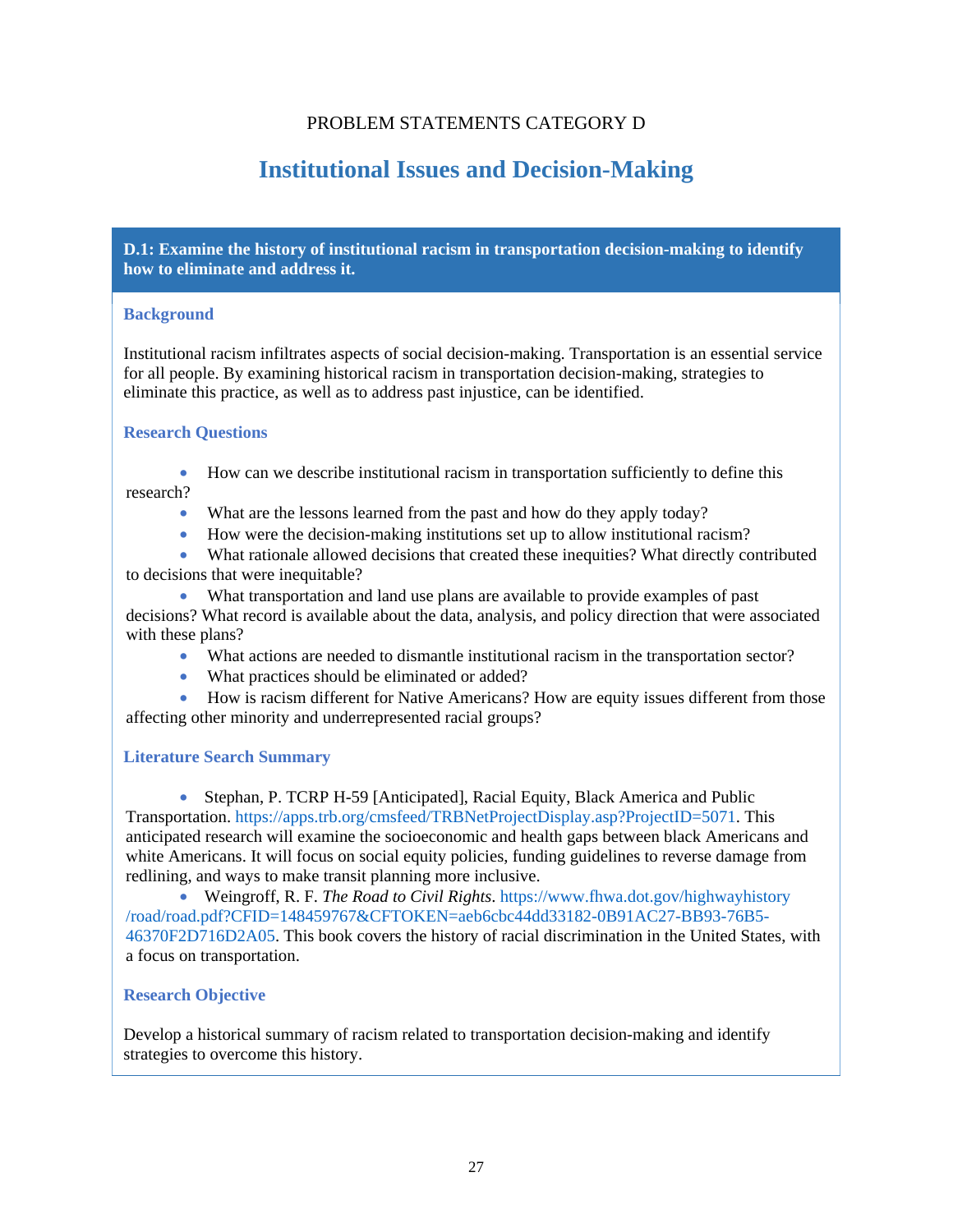#### **Urgency and Potential Benefits**

Immediate. Although this is a complex problem that will need extensive effort, it is important to start immediately as the understanding is foundational to other research. This research relates to [Problem](#page-22-0)  [Statement B.3.](#page-22-0)

#### **D.2: Identify practices and policies to advance social justice and equity into transportation decision-making.**

#### **Background**

Because transportation decision-making is an ongoing practice of planning, evaluating, implementing, and measuring, new policies and practices can become best practice over time. This research is intended to identify the most-effective ways to incorporate equity into ongoing transportation practice at all levels. Beyond statewide and regional planning, sometimes local decisions on where to add bus shelters, crosswalk improvements, and other infrastructure, as well as traffic calming, are structured in response to public concerns raised about needs, but this approach often disadvantages vulnerable communities who are not well engaged in the political process. This research will identify how and why current decision-making practice fails to consider equity appropriately, across all aspects of transportation decision-making—planning, project selection, project design and development, operations and maintenance—and how this outcome can be changed.

#### **Research Questions**

- How can lessons learned from equity research be more effectively translated into practice?
- How can desired social outcomes be identified and promoted?

• How is equity considered in transportation decision-making, including all aspects of planning, project selection, project design, and operations and maintenance? For instance, in regard to operations, how to best balance traffic, transit, and bicycling/walking modes? In regard to snow removal, how to ensure equitable access, including to bus stops and sidewalks?

• What policies ensure that EJ is a decision factor rather than just a process requirement? What are the decision-making criteria for consideration of equity? What good examples can be cited for how equity is considered?

• How can a better connection be made between equitable transportation policy priorities, decision-making, and investments?

• What are the effects on equity in transportation of decision-making dispersed across many jurisdictions and agencies, with different jurisdictions having different abilities to make investments? How can this be addressed from a policy perspective?

• What are the mechanisms that allow decision-makers to make decisions that do not provide an equitable solution? How can decision-makers be held accountable?

• What needs to be done to ensure equitable provision of infrastructure such as transit stations, sidewalks, bicycle facilities, and bike docking stations? How can equity and needs for vulnerable populations be better integrated into decisions?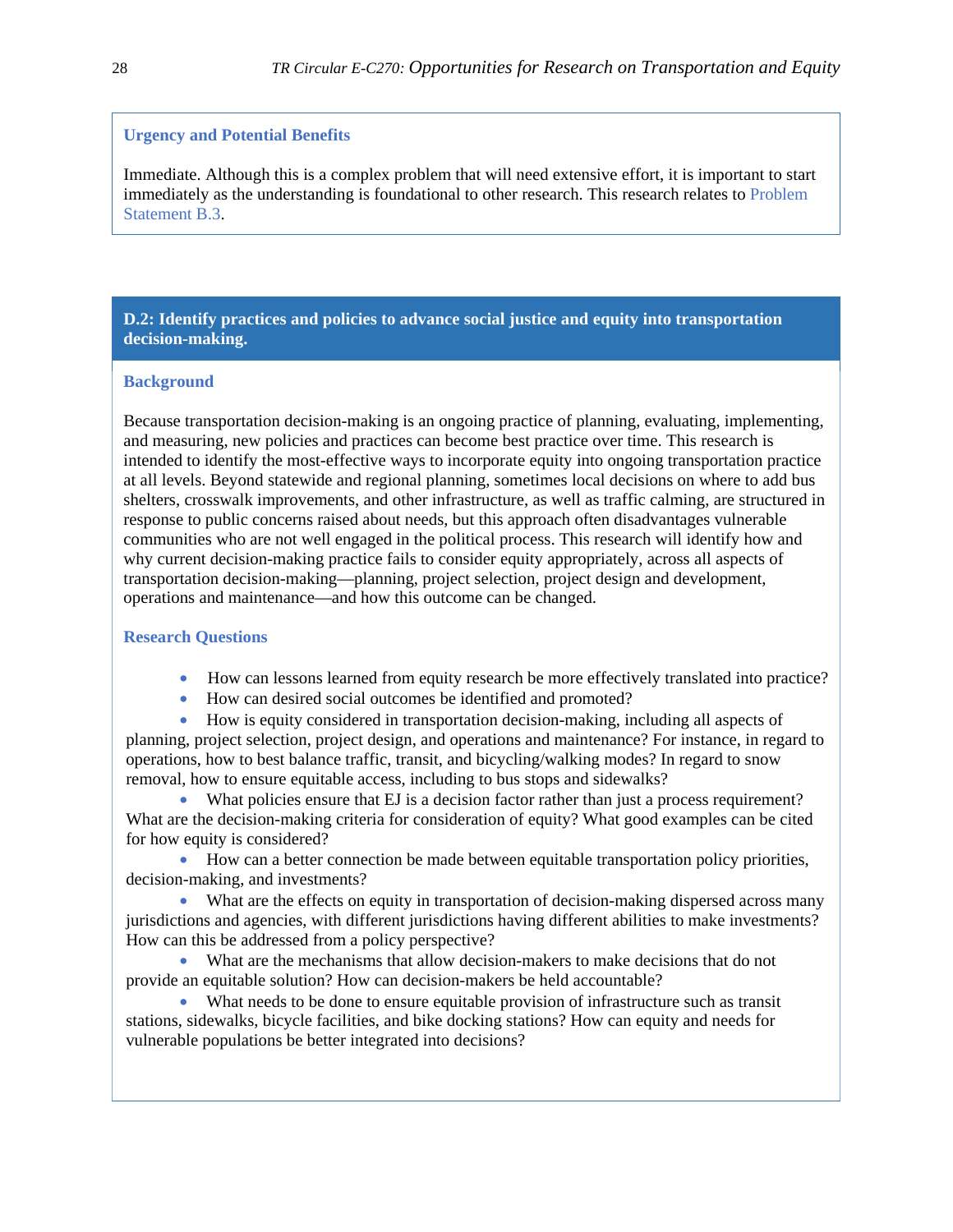#### **Literature Search Summary**

• Twaddell, H., and B. Zgoda. *TCRP Research Report 214: Equity Analysis in Regional Transportation Planning Processes, Volume 1: Guide*. Transportation Research Board, Washington, D.C., 2020. http://www.trb.org /Main/Blurbs/180936.aspx. This guide helps metropolitan planning organizations (MPOs) analyze and address equity in their planning processes.

• Twaddell, H., and B. Zgoda. *TCRP Research Report 214: Equity Analysis in Regional Transportation Planning Processes, Volume 2: Research Overview*. Transportation Research Board, Washington, D.C., 2020. http://www.trb.org/main/blurbs/181021.aspx. This report describes research results and identifies ways that MPOs, in partnership with transit agencies, can analyze equity. The report is organized in a five-step framework for analyzing equity.

• Wennink, A., and A. Krapp. *PAS Memo: Equity-Oriented Performance Measures in Transportation Planning*. American Planning Association, 2020. https://www.planning.org /publications/document/9196998/. This resource considers the use of equity-based performance measurement criteria in the project prioritization process of MPOs and provides guidance for evaluating and improving equity considerations in practice.

• Pesesky, L., et al. *NCHRP Research Report 860: Assessing the Environmental Justice Effects of Toll Implementation or Rate Changes: Guidebook and Toolbox*. Transportation Research Board, Washington, D.C., 2018. http://www.trb.org/Main/Blurbs/177062.aspx. This guidebook and toolbox enable practitioners to analyze the impacts of toll implementation and rate changes on lowincome and minority populations.

#### **Research Objective**

The objective of this research is to identify the best approaches to adoption and implementation of new practices related to equity.

#### **Urgency and Potential Benefits**

Long term. This is one of the most extensive outcomes of the equity research and will benefit from the earlier inputs.

**D.3: Identify tools and methods for assessing transportation solutions with an equity lens, including how to relate equity to other methods such as benefit-cost analysis.**

#### **Background**

At the highest level, decision-makers in transportation are elected or appointed officials who represent the broader interests of their community. Projects to improve the transportation system are expected to compete on the basis of cost–benefit criteria. Measuring the benefits and the cost savings of improved conditions for low-income and minority communities is not well represented in this approach. Moreover, transit analysis often takes into account ridership and other metrics but does not always differentiate between services that are a lifeline for residents to access vital services and those that are serving choice riders. This research will support other research by specifically exploring performance measures and analysis tools to support decision-making.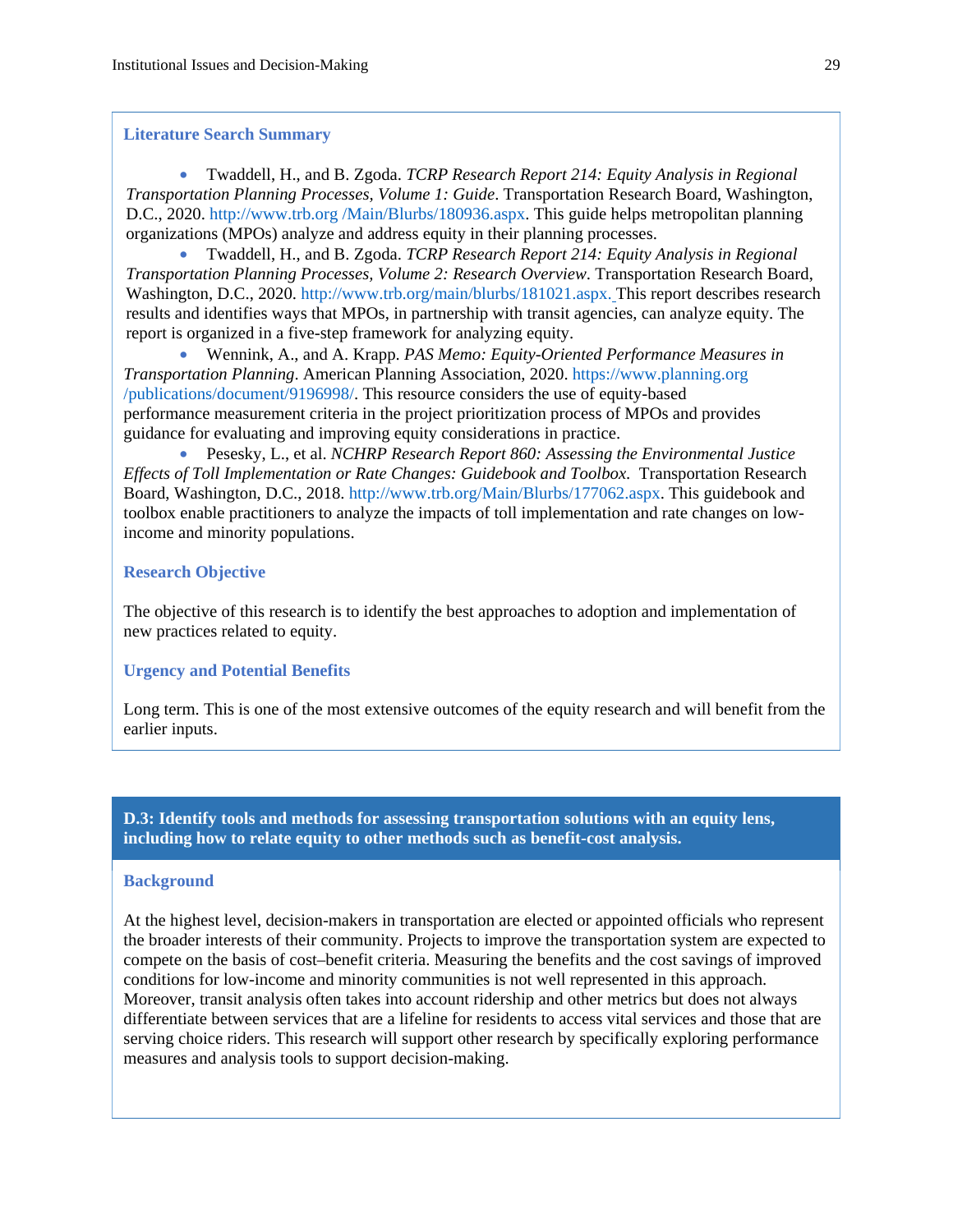#### **Research Questions**

• What methods are available to compare and assess the equity effects of different strategies?

• What tools and approaches help to support analysis of equity needs and equity outcomes in terms of benefits and costs to communities?

#### **Literature Search Summary**

• Williams, K., et al. *Transportation Equity Scorecard: A Tool for Project Screening and Prioritization*, 2020. https://trid.trb.org/View/1635483. This project will provide a project screening tool for MPOs, as well as guidance to help advance equitable access to transportation and health-care opportunities.

• Williams, K., et al. *Transportation Equity Needs Assessment Toolkit*. University of Texas at Arlington, [Active]. https://trid.trb.org/View/1676639. The Transportation Equity Toolkit is meant to complement the Transportation Equity Scorecard, also being developed. This project focuses on developing a needs assessment audit tool, as well as guidance on applying equity criteria in the scorecard to assess transportation needs.

• Karner, A., and A. Golub. Assessing the Equity Impacts of a Transportation Improvement Program. Presented at 97th Annual Meeting of the Transportation Research Board Meeting, Washington, D.C., 2018. https://trid.trb.org/View/1496579. This paper examines the current approaches to EJ analysis in Transportation Improvement Programs and discusses ways agencies can enhance their equity analyses.

• Litman, T*. Evaluating Transportation Equity: Guidance for Incorporating Distributional Impacts in Transportation Planning*. Victoria Transport Policy Institute, 2020. https://www.vtpi.org/ equity.pdf. This report provides practical guidance for evaluating transportation equity and fairness with respect to benefits and costs by defining various types of equity impacts and practical ways to evaluate in transportation planning.

• El-Geneidy, A., et al. The Cost of Equity: Assessing Transit Accessibility and Social Disparity Using Total Travel Cost. *Transportation Research Part A: Policy and Practice*, Vol. 91, 2016, pp. 302–316. https://www.sciencedirect.com/science/article/abs/pii/S0965856416305924 ?via%3Dihub. Researchers developed new transit accessibility measures based on generalized costs (travel time and fares) to compare transit accessibility between socially disadvantaged and other neighborhoods in Montreal, Canada.

#### **Research Objective**

The objective of this research is to improve tools and methods used in transportation decision-making practice by including equity considerations.

#### **Urgency and Potential Benefits**

Long term. This outcome requires consideration of a wide array of existing tools and those under development.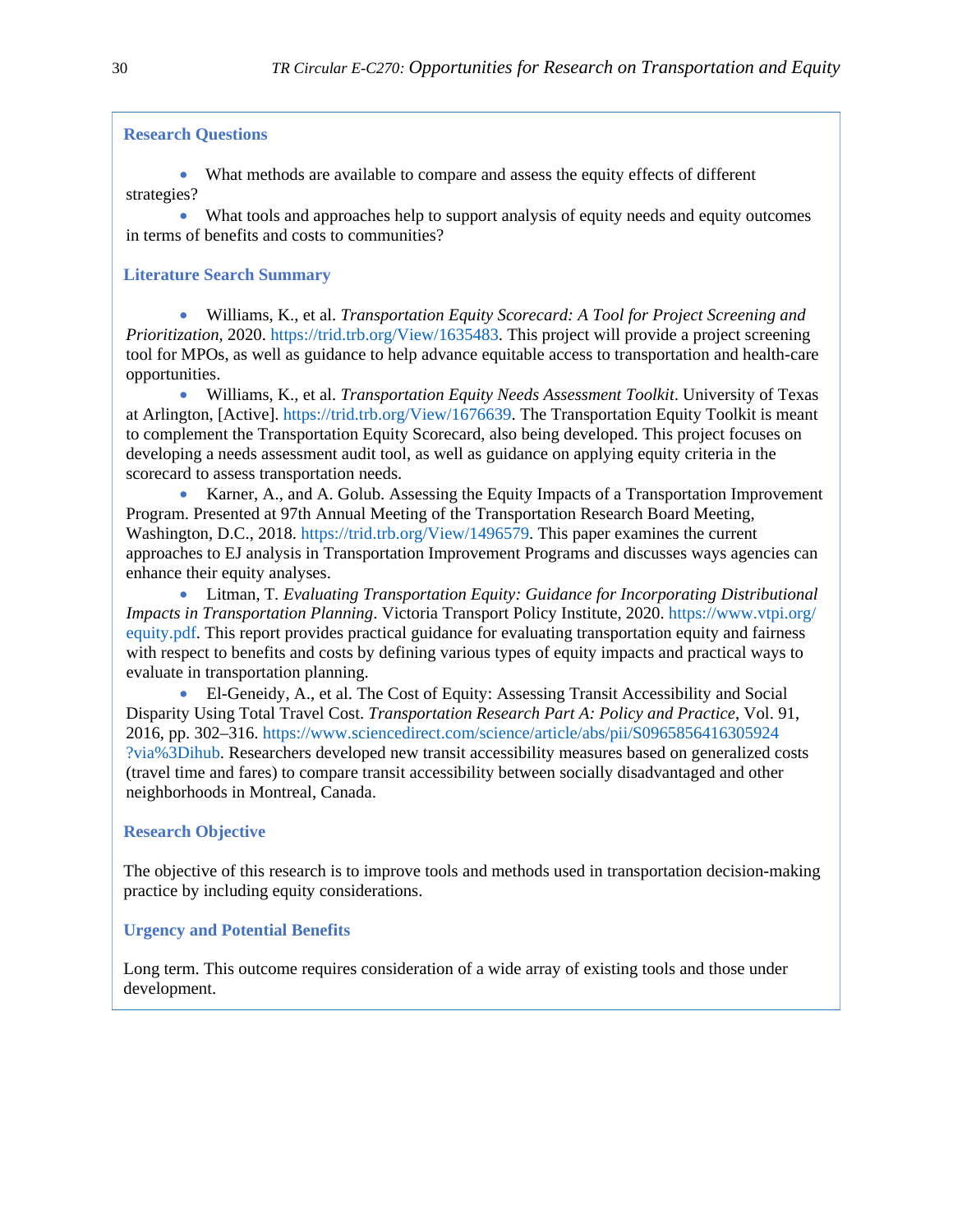**D.4: Explore the value of public transit as a support system for low-income, minority, and homeless populations, and for those who do not own cars.**

#### **Background**

COVID-19 has shone a spotlight on the demands, challenges, and essential nature of public transportation in this country. Disadvantaged populations typically rely on transit service in urban areas where it is available. Rural communities often identify transit as a desired addition to the transportation system. However, the barriers to implementing and sustaining a transit service are considerable. Providing this modal option to those who need it most requires understanding and addressing the obstacles to implementation.

#### **Research Questions**

- How does public transit provide an essential service for specific populations?
- What are the barriers to implementing transit solutions to meet the needs of specific populations?
- In addition to transit fare, how are individual transit systems and individual routes supported?
- Are there other ways, besides ridership, that can be used to measure success, such as environmental sustainability or equity measures?
- Is transit undervalued and underfunded? If so, why, and how can this problem be overcome?
	- What do policies on inequity, racism, and homelessness do to support transit?
- How should we evaluate the trade-offs between providing new transit services to attract discretionary travelers and providing adequate or improved services for areas with transit-dependent riders?

#### **Literature Search Summary**

• Schwager, D.S. TCRP H-60 [Anticipated], Addressing Disproportionate Share of Health, Economic, and Transportation Impacts for Lower-Income Households and Communities of Color. https://apps.trb.org/cmsfeed/TRBNetProjectDisplay.asp?ProjectID=5072. This research will look at the disproportionate impacts COVID-19 has had on low-income and minority populations. It will discuss how to address these populations' needs, specifically in relation to transportation, during a pandemic and in the future.

#### **Research Objective**

The objective of this research is to acknowledge and understand the use of public transit as a means for improving equity and social justice.

#### **Urgency and Potential Benefits**

Short term. Although this only applies to transit, research like this may impact funding decisions at all levels.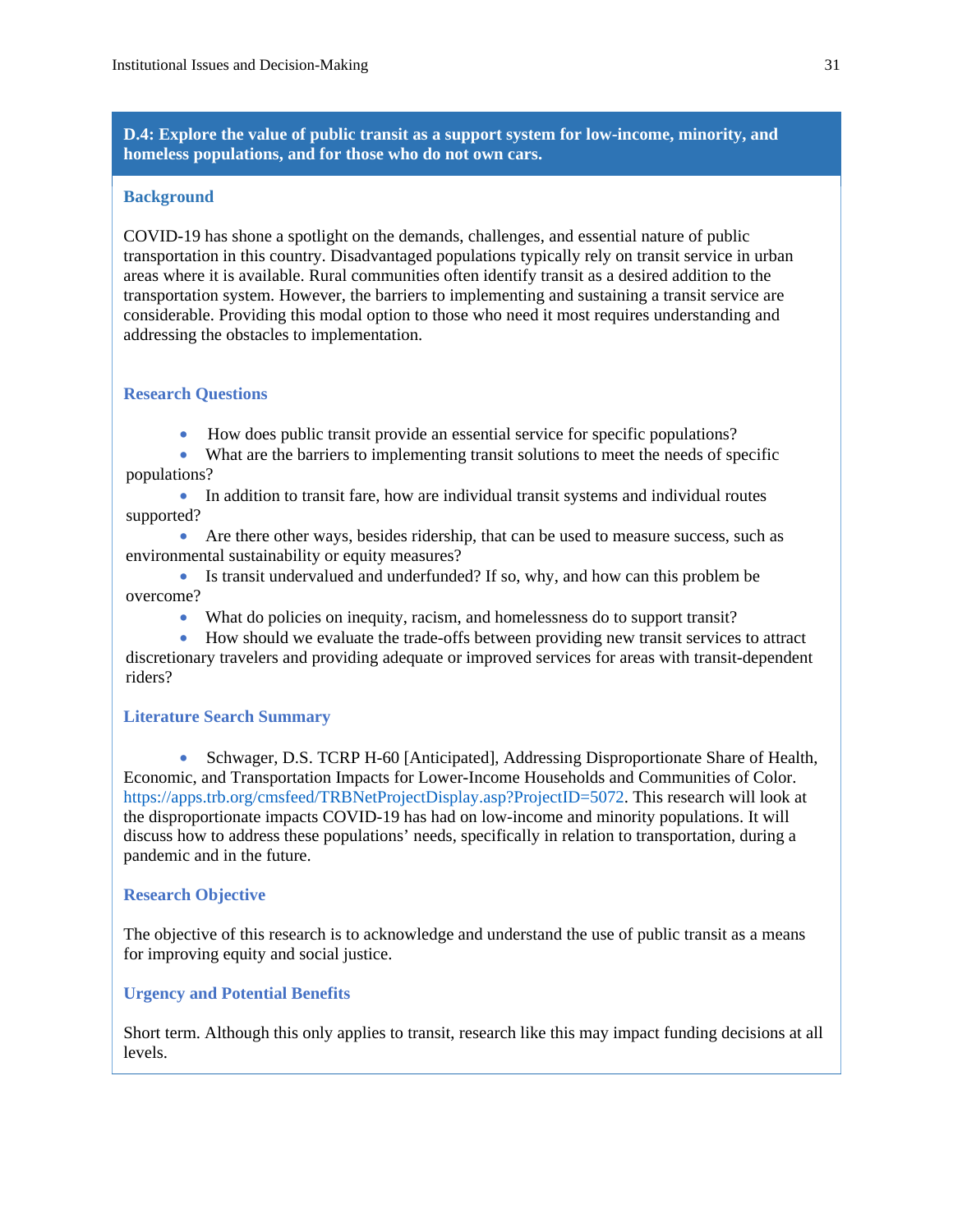#### **D.5: Define the personal, social, and economic consequences to Native American communities of restricted mobility and underdeveloped infrastructure.**

#### **Background**

Because tribal governments are independent nations, equity issues are especially complex. Indigenous people suffer racism and inequities in society and with respect to the transportation system. Connecting to tribal transportation systems is similar to the country's cross-border relationships with Canada and Mexico. However, the tribal transportation system functions more like systems that cross urban–rural boundaries. This research will identify how Native American communities have restricted mobility and declining or undeveloped infrastructure as a result of this interface.

#### **Research Questions**

• What are the policy and research issues that create structural impediments to development of transportation infrastructure in Native American nations?

What are the policy impediments to effective tribal governance and operation of transportation infrastructure?

• What is and what should be the role of transportation in support of the treaty obligations of the United States for the health, education, social welfare, and economic development of tribal lands and communities?

What is needed to ensure equitable provision of transportation facilities in tribal lands and communities, such as bike paths, sidewalks, and open-space trails?

#### **Literature Search Summary**

• Luhman, H. E., and T. Klein. *NCHRP Web-Only Document 281: Integrating Tribal Expertise into Processes to Identify, Evaluate, and Record Cultural Resources*. Transportation Research Board, Washington, D.C., 2020. http://www.trb.org/Main/Blurbs /180505.aspx. This report identifies ways to involve Native American tribes and their perspectives into the transportation project process.

#### **Research Objective**

The objective of this research is to incorporate Native American communities into transportation decision-making in a way that addresses equitable access and infrastructure.

#### **Urgency and Potential Benefits**

Short term. Native Americans are a unique subset of minority communities. This research provides a specific understanding of how inequities apply to that group and unique transportation needs.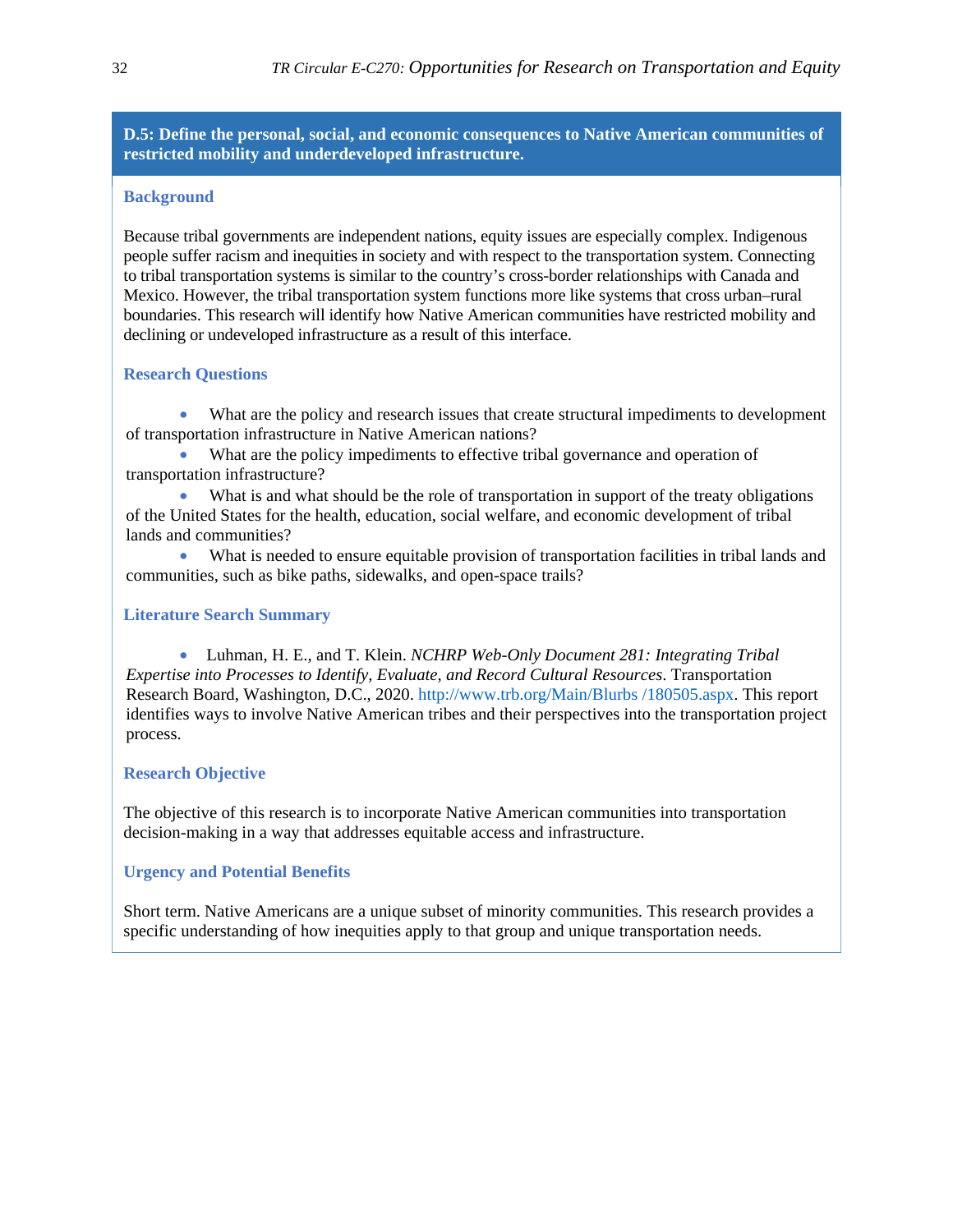#### **D.6: Explore new means of cross-sector collaborative decision-making to solve issues around inequity in individual communities.**

#### **Background**

Transportation decision-making continues to broaden in scope as the many ways in which transportation systems benefit communities are understood. Transportation agencies may experience the strain of new demands on their federally mandated processes when resources are stretched thin. Instead of delineating what is or is not the responsibility of a transportation system, a collaborative approach to working with other public-sector agencies is desirable. There is a recognized need to better integrate transportation and a whole range of other policies, related to housing, land use, education, and health.

#### **Research Questions**

• What is the relationship between transportation and health care, food opportunities, and everything else? Can we link them?

• Are there efficiencies to considering them together?

• Instead of considering how to integrate health, affordability, and other topics into transportation, is it possible to integrate transportation into the other sector processes?

• What can the transportation sector learn from the public health and housing sectors that can be applied to transportation practice?

• How do transportation practitioners use data and tools developed in other sectors and adopt them to the transportation practice?

• How should societal and nontransportation costs and impacts (such as affordable housing and public health considerations) be included in EJ?

• What is the benefit of moving decision-making away from "protecting my mode" to moving people and goods?

• What are the financial burdens related to equity, aside from road price schemes and transit fares (for example, racial disparities in auto loan interest rates)?

#### **Literature Search Summary**

• Fields, N. L. et al. Interprofessional collaboration to promote transportation equity for environmental justice populations: A mixed-methods study of civil engineers, transportation planners, and social workers' perspectives. *Transportation Research Interdisciplinary Perspectives*, Vol. 5, 2020. https://trid.trb.org/View/1705752. This study examines the interactions between engineers, planners, and social workers, to identify opportunities for collaboration in equity and decision-making.

#### **Research Objective**

The research objective is to identify the types of equity and social justice issues that are related to the transportation system and other sectors. Guidance on how collaborative decision-making can enable pooled resources and shared responsibility is the product outcome.

#### **Urgency and Potential Benefits**

Long term. This requires cross-sector engagement and may benefit from earlier research.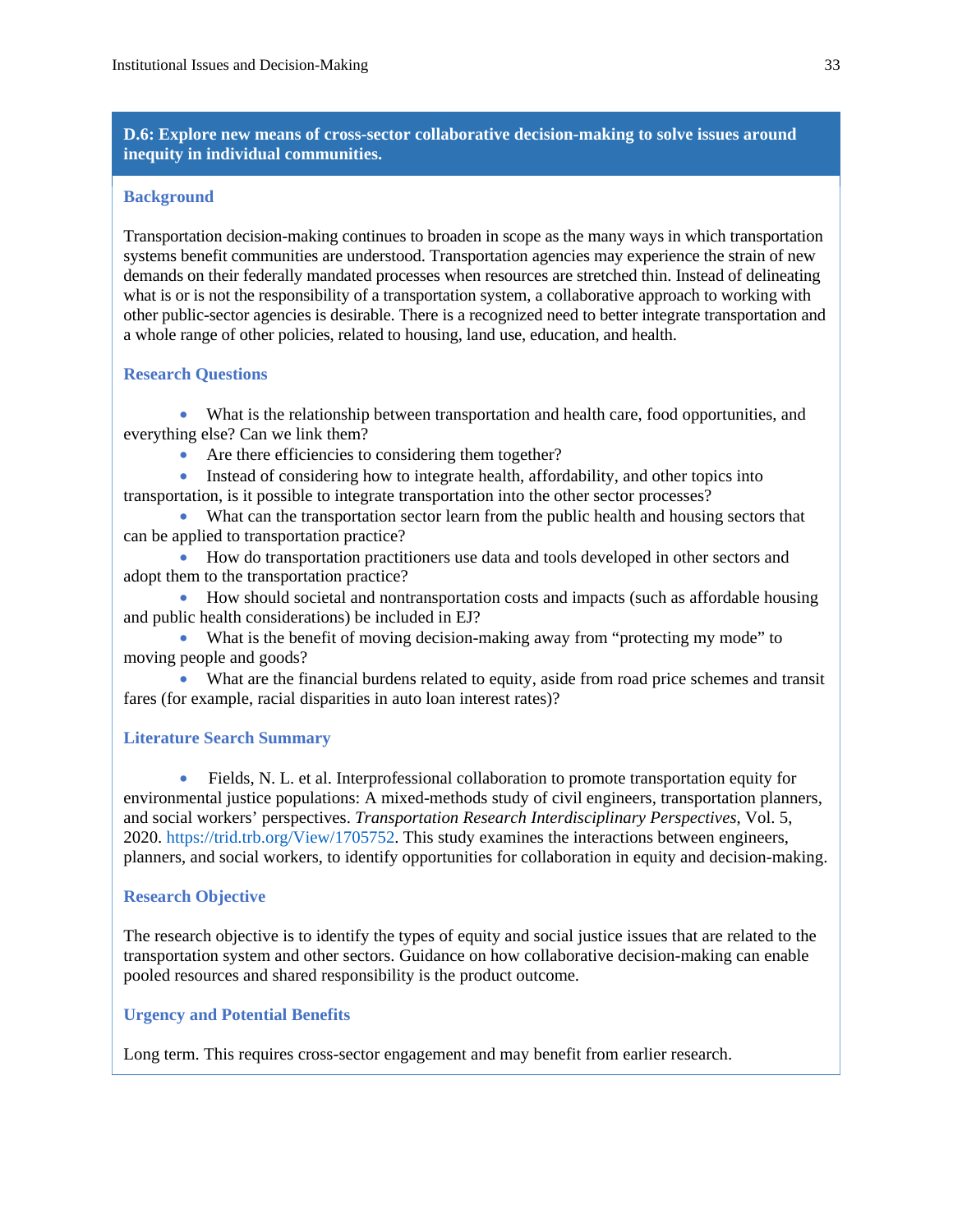## <span id="page-38-0"></span>The National Academies of SCIENCES · ENGINEERING · MEDICINE

The **National Academy of Sciences** was established in 1863 by an Act of Congress, signed by President Lincoln, as a private, nongovernmental institution to advise the nation on issues related to science and technology. Members are elected by their peers for outstanding contributions to research. Dr. Marcia McNutt is president.

The **National Academy of Engineering** was established in 1964 under the charter of the National Academy of Sciences to bring the practices of engineering to advising the nation. Members are elected by their peers for extraordinary contributions to engineering. Dr. John L. Anderson is president.

The **National Academy of Medicine** (formerly the Institute of Medicine) was established in 1970 under the charter of the National Academy of Sciences to advise the nation on medical and health issues. Members are elected by their peers for distinguished contributions to medicine and health. Dr. Victor J. Dzau is president.

The three Academies work together as the **National Academies of Sciences, Engineering, and Medicine** to provide independent, objective analysis and advice to the nation and conduct other activities to solve complex problems and inform public policy decisions. The National Academies also encourage education and research, recognize outstanding contributions to knowledge, and increase public understanding in matters of science, engineering, and medicine.

Learn more about the National Academies of Sciences, Engineering, and Medicine at **www.national-academies.org**.

The **Transportation Research Board** is one of seven major programs of the National Academies of Sciences, Engineering, and Medicine. The mission of the Transportation Research Board is to increase the benefits that transportation contributes to society by providing leadership in transportation innovation and progress through research and information exchange, conducted within a setting that is objective, interdisciplinary, and multimodal. The Board's varied committees, task forces, and panels annually engage about 7,000 engineers, scientists, and other transportation researchers and practitioners from the public and private sectors and academia, all of whom contribute their expertise in the public interest. The program is supported by state transportation departments, federal agencies including the component administrations of the U.S. Department of Transportation, and other organizations and individuals interested in the development of transportation.

Learn more about the Transportation Research Board at **www.TRB.org**.